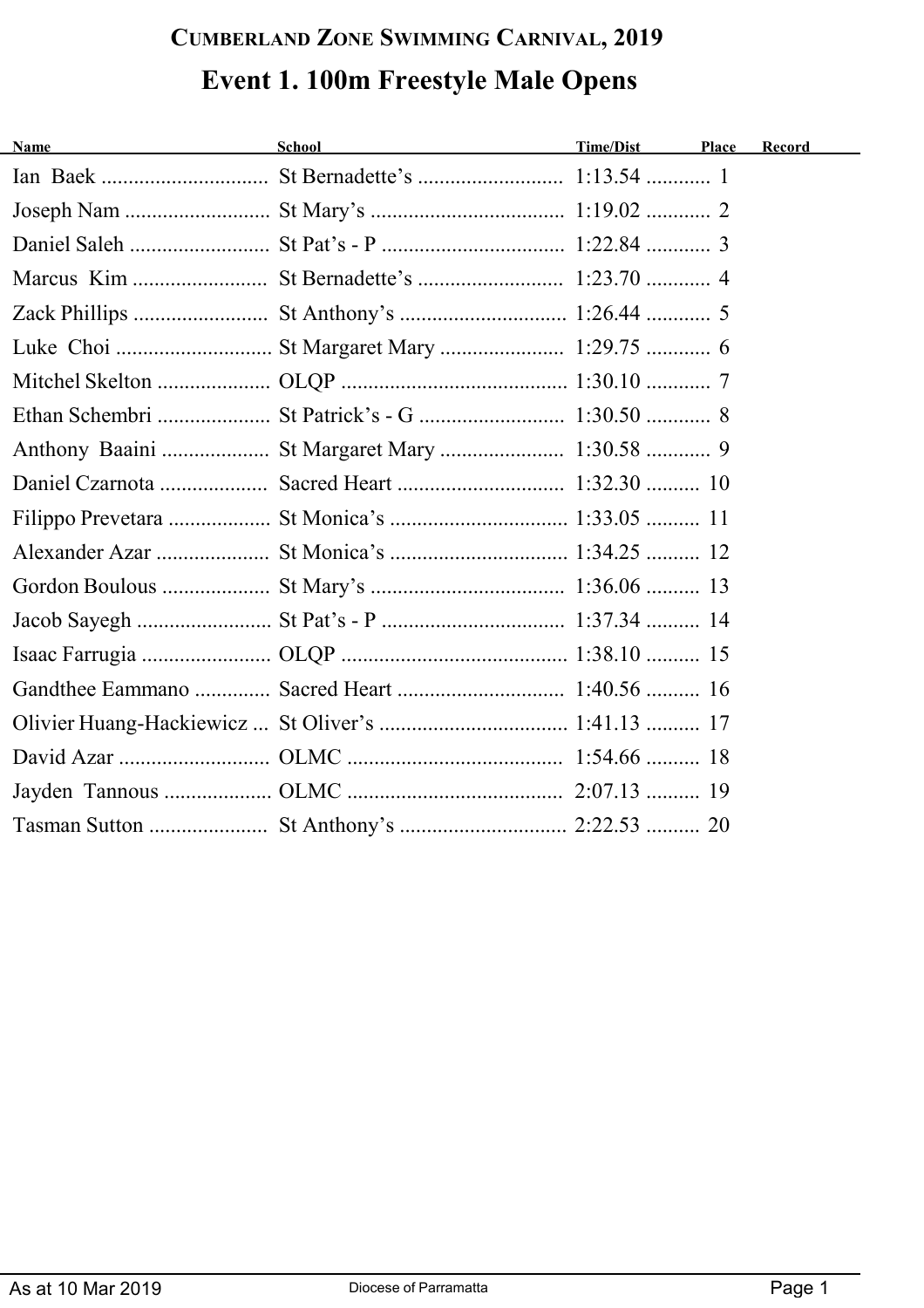# **CUMBERLAND ZONE SWIMMING CARNIVAL, 2019 Event 2. 100m Freestyle Female Opens**

| <u> 1980 - Jan Barbara Barat, prima popular popular popular popular popular popular popular popular popular popula</u><br><b>Name</b> | <b>School</b> School                                | Time/Dist | Place | Record    |
|---------------------------------------------------------------------------------------------------------------------------------------|-----------------------------------------------------|-----------|-------|-----------|
|                                                                                                                                       |                                                     |           |       | <b>NR</b> |
|                                                                                                                                       |                                                     |           |       |           |
|                                                                                                                                       |                                                     |           |       |           |
|                                                                                                                                       |                                                     |           |       |           |
|                                                                                                                                       |                                                     |           |       |           |
|                                                                                                                                       |                                                     |           |       |           |
|                                                                                                                                       | Isabella Blandon Cano  St Margaret Mary  1:27.19  7 |           |       |           |
|                                                                                                                                       |                                                     |           |       |           |
|                                                                                                                                       |                                                     |           |       |           |
|                                                                                                                                       |                                                     |           |       |           |
|                                                                                                                                       |                                                     |           |       |           |
|                                                                                                                                       |                                                     |           |       |           |
|                                                                                                                                       |                                                     |           |       |           |
|                                                                                                                                       |                                                     |           |       |           |
|                                                                                                                                       |                                                     |           |       |           |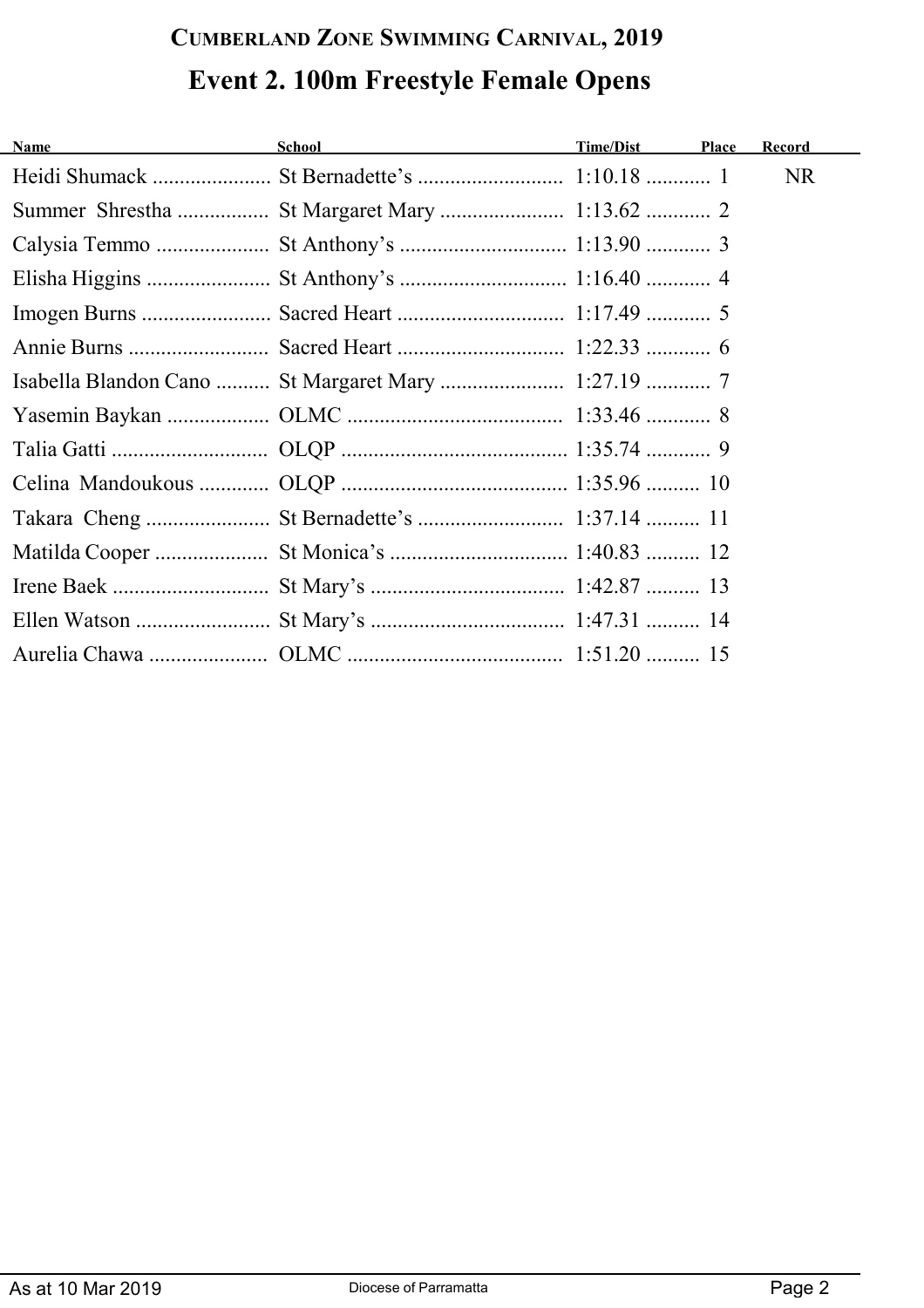## **CUMBERLAND ZONE SWIMMING CARNIVAL, 2019 Event 3. 50m Freestyle Male 8 Years**

| <b>Name</b> School School <b>Example 2018</b> School <b>CONFIDENTIES</b> School <b>CONFIDENTIES</b> School <b>CONFIDENTIES</b> School <b>CONFIDENTIES</b> School <b>CONFIDENTIES</b> School <b>CONFIDENTIES</b> School <b>CONFIDENTIES</b> School <b>CONFIDENTIES</b> School <b>CO</b> |  |  |
|----------------------------------------------------------------------------------------------------------------------------------------------------------------------------------------------------------------------------------------------------------------------------------------|--|--|
|                                                                                                                                                                                                                                                                                        |  |  |
|                                                                                                                                                                                                                                                                                        |  |  |
|                                                                                                                                                                                                                                                                                        |  |  |
|                                                                                                                                                                                                                                                                                        |  |  |
|                                                                                                                                                                                                                                                                                        |  |  |
|                                                                                                                                                                                                                                                                                        |  |  |
|                                                                                                                                                                                                                                                                                        |  |  |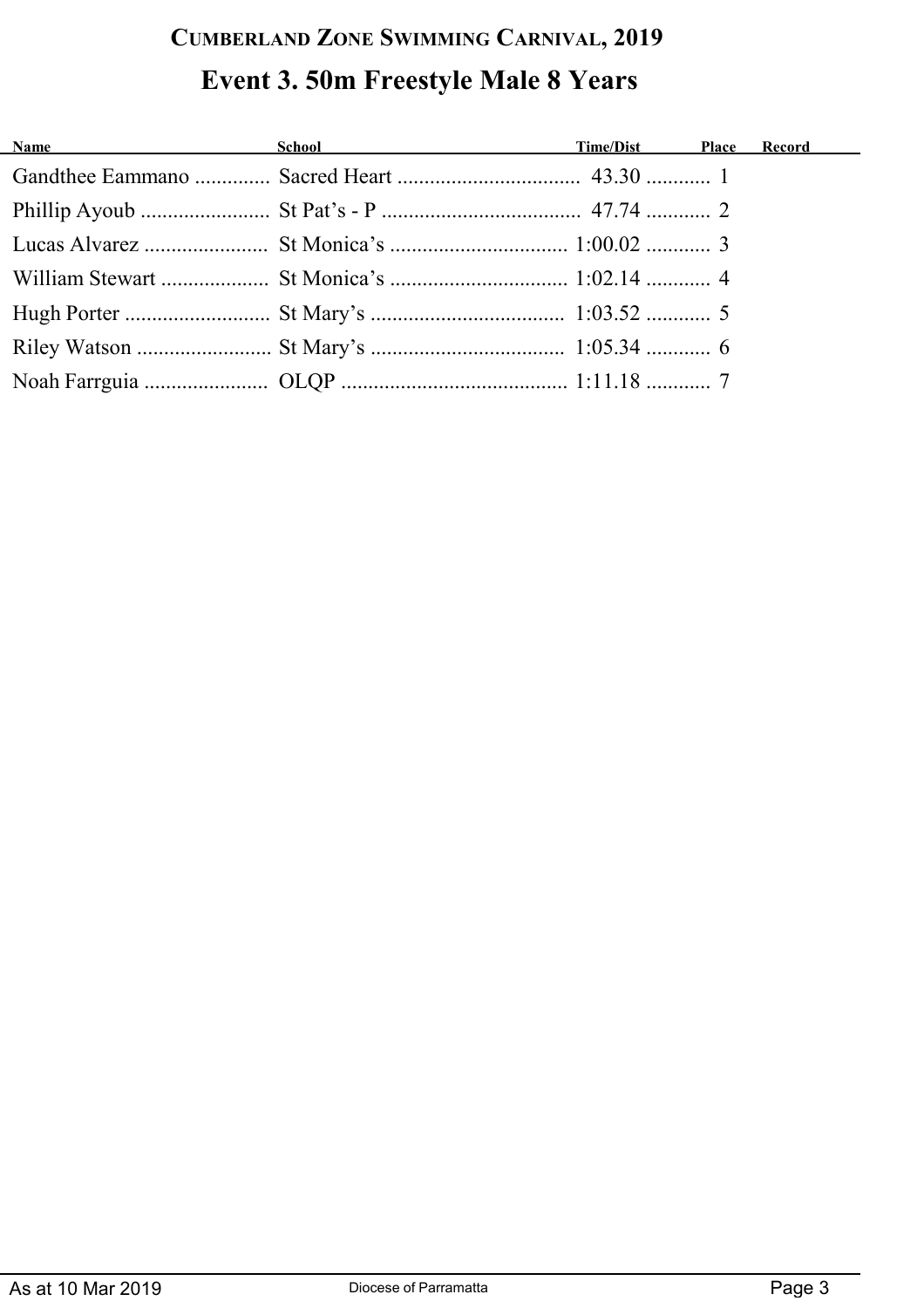### **CUMBERLAND ZONE SWIMMING CARNIVAL, 2019 Event 4. 50m Freestyle Female 8 Years**

| <b>Name</b> | School | Time/Dist | Place Record |
|-------------|--------|-----------|--------------|
|             |        |           |              |
|             |        |           |              |
|             |        |           |              |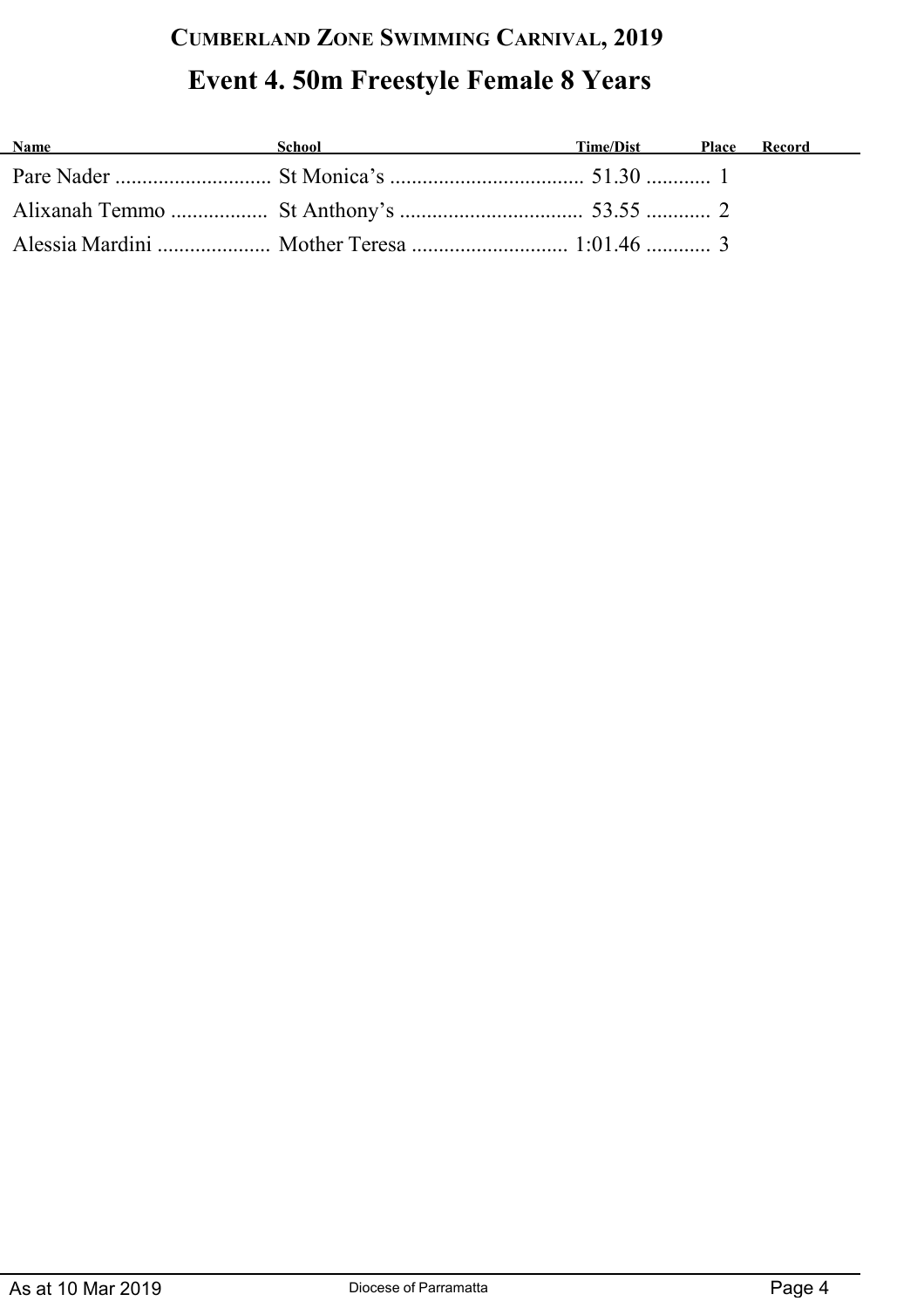## **CUMBERLAND ZONE SWIMMING CARNIVAL, 2019 Event 5. 50m Freestyle Male 9 Years**

| <b>Name</b> | <b>School</b> | <b>Time/Dist</b> | Place | Record    |
|-------------|---------------|------------------|-------|-----------|
|             |               |                  |       | <b>NR</b> |
|             |               |                  |       |           |
|             |               |                  |       |           |
|             |               |                  |       |           |
|             |               |                  |       |           |
|             |               |                  |       |           |
|             |               |                  |       |           |
|             |               |                  |       |           |
|             |               |                  |       |           |
|             |               |                  |       |           |
|             |               |                  |       |           |
|             |               |                  |       |           |
|             |               |                  |       |           |
|             |               |                  |       |           |
|             |               |                  |       |           |
|             |               |                  |       |           |
|             |               |                  |       |           |
|             |               |                  |       |           |
|             |               |                  |       |           |
|             |               |                  |       |           |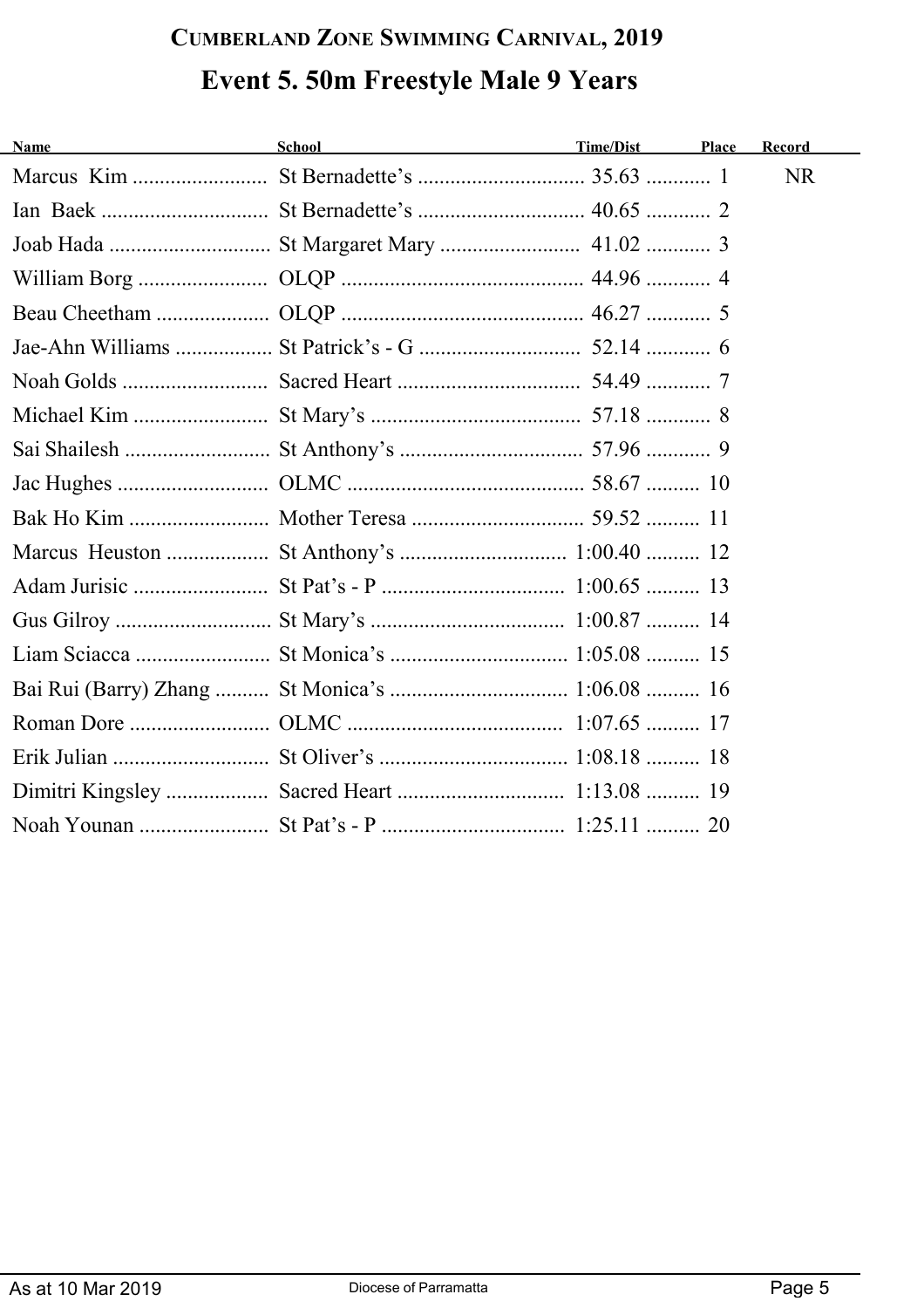#### **CUMBERLAND ZONE SWIMMING CARNIVAL, 2019 Event 6. 50m Freestyle Female 9 Years**

| <u> 1980 - Johann Marie Barn, mars eta idazlea (</u><br><b>Name</b> | School and the second second second second second second second second second second second second second second second second second second second second second second second second second second second second second seco | Time/Dist | Place | Record |
|---------------------------------------------------------------------|--------------------------------------------------------------------------------------------------------------------------------------------------------------------------------------------------------------------------------|-----------|-------|--------|
|                                                                     |                                                                                                                                                                                                                                |           |       |        |
|                                                                     |                                                                                                                                                                                                                                |           |       |        |
|                                                                     |                                                                                                                                                                                                                                |           |       |        |
|                                                                     |                                                                                                                                                                                                                                |           |       |        |
|                                                                     |                                                                                                                                                                                                                                |           |       |        |
|                                                                     |                                                                                                                                                                                                                                |           |       |        |
|                                                                     |                                                                                                                                                                                                                                |           |       |        |
|                                                                     |                                                                                                                                                                                                                                |           |       |        |
|                                                                     |                                                                                                                                                                                                                                |           |       |        |
|                                                                     |                                                                                                                                                                                                                                |           |       |        |
|                                                                     |                                                                                                                                                                                                                                |           |       |        |
|                                                                     |                                                                                                                                                                                                                                |           |       |        |
|                                                                     |                                                                                                                                                                                                                                |           |       |        |
|                                                                     |                                                                                                                                                                                                                                |           |       |        |
|                                                                     |                                                                                                                                                                                                                                |           |       |        |
|                                                                     |                                                                                                                                                                                                                                |           |       |        |
|                                                                     |                                                                                                                                                                                                                                |           |       |        |
|                                                                     |                                                                                                                                                                                                                                |           |       |        |
|                                                                     |                                                                                                                                                                                                                                |           |       |        |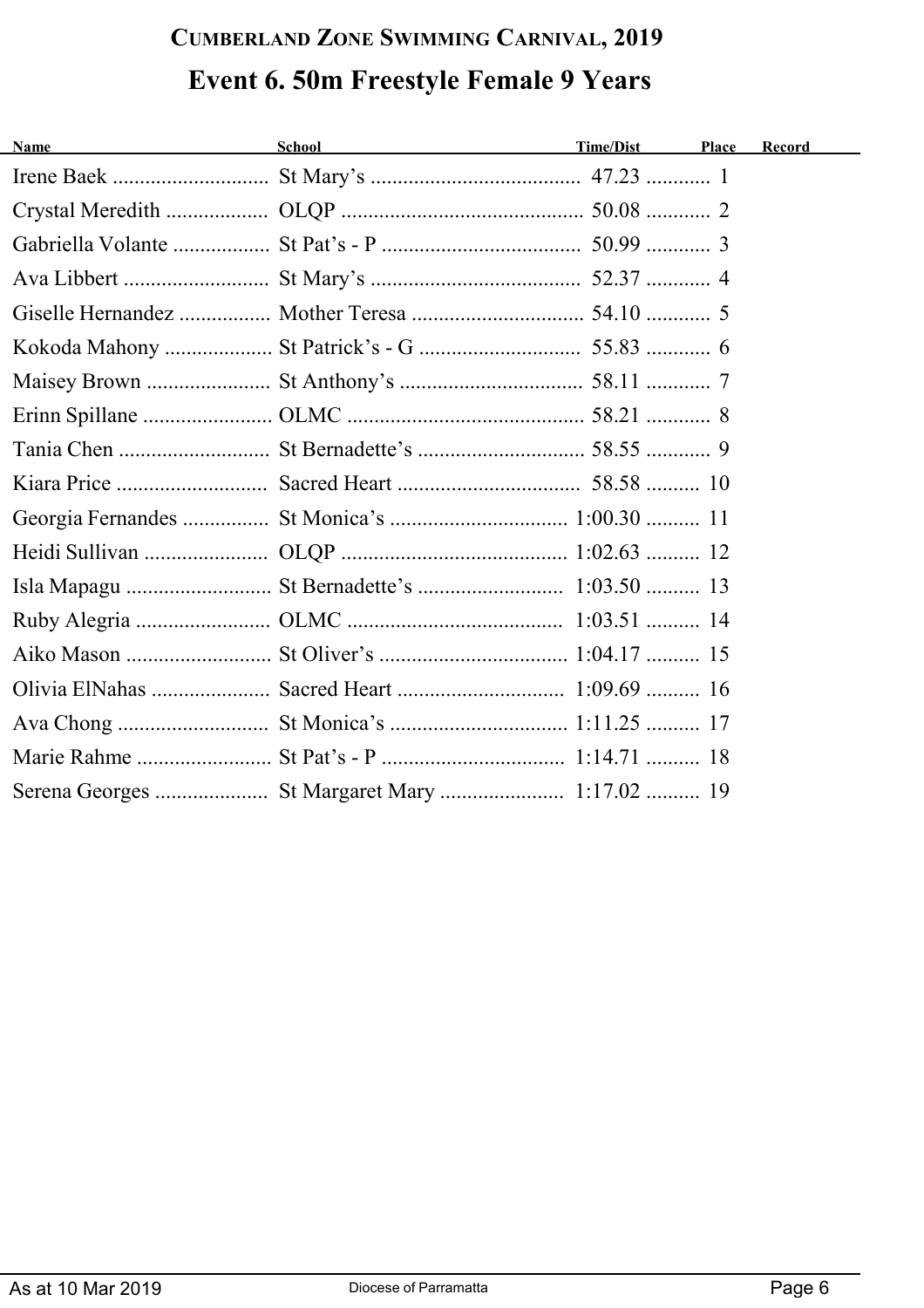## **CUMBERLAND ZONE SWIMMING CARNIVAL, 2019 Event 7. 50m Freestyle Male 10 Years**

| <b>Name</b> | <b>School</b> School | Time/Dist | Place | Record |
|-------------|----------------------|-----------|-------|--------|
|             |                      |           |       |        |
|             |                      |           |       |        |
|             |                      |           |       |        |
|             |                      |           |       |        |
|             |                      |           |       |        |
|             |                      |           |       |        |
|             |                      |           |       |        |
|             |                      |           |       |        |
|             |                      |           |       |        |
|             |                      |           |       |        |
|             |                      |           |       |        |
|             |                      |           |       |        |
|             |                      |           |       |        |
|             |                      |           |       |        |
|             |                      |           |       |        |
|             |                      |           |       |        |
|             |                      |           |       |        |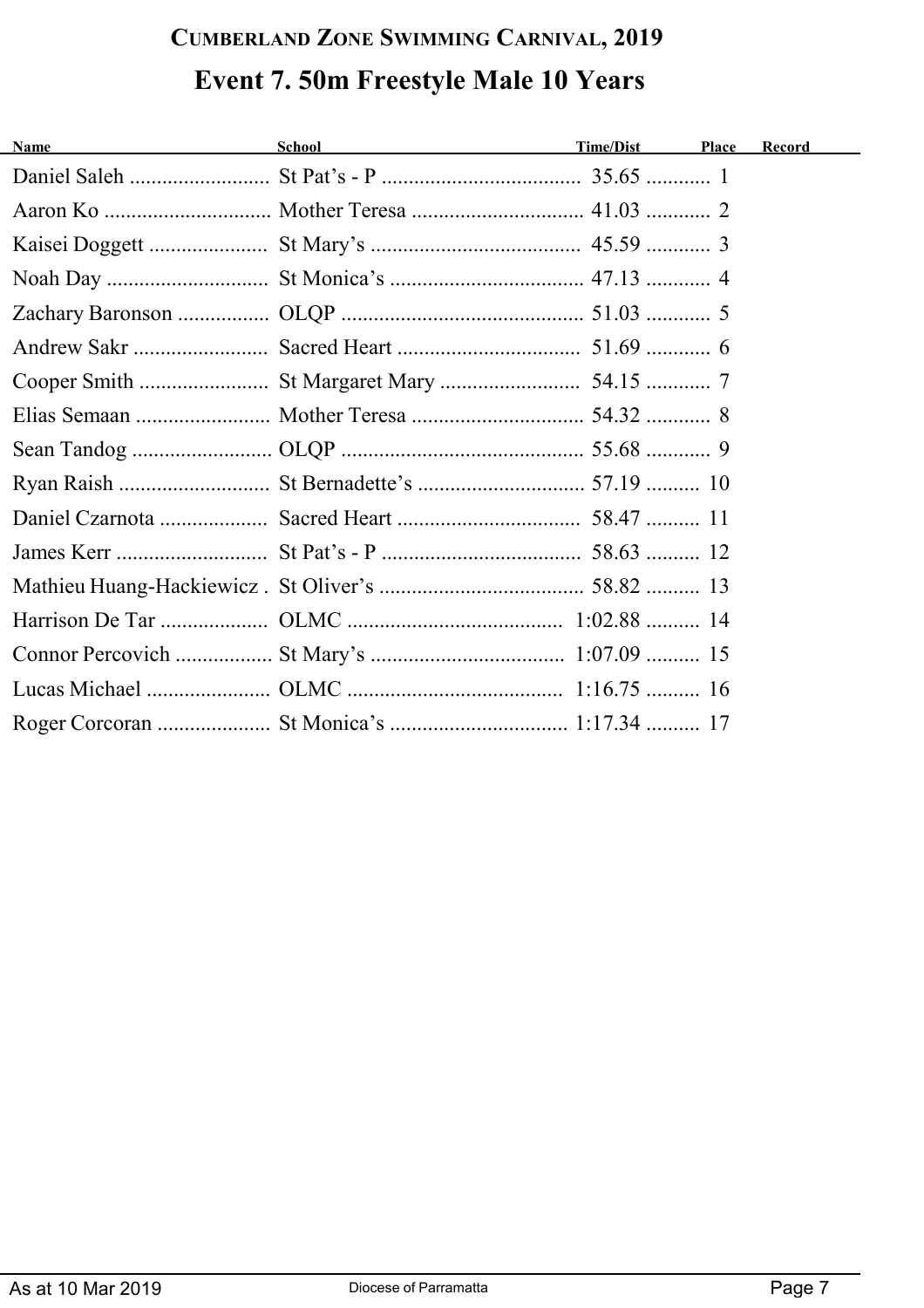## **CUMBERLAND ZONE SWIMMING CARNIVAL, 2019 Event 8. 50m Freestyle Female 10 Years**

| <b>Name</b> | School and the state of the state of the state of the state of the state of the state of the state of the state of the state of the state of the state of the state of the state of the state of the state of the state of the | <b>Time/Dist</b> | Place | Record    |
|-------------|--------------------------------------------------------------------------------------------------------------------------------------------------------------------------------------------------------------------------------|------------------|-------|-----------|
|             |                                                                                                                                                                                                                                |                  |       | <b>NR</b> |
|             |                                                                                                                                                                                                                                |                  |       |           |
|             |                                                                                                                                                                                                                                |                  |       |           |
|             |                                                                                                                                                                                                                                |                  |       |           |
|             |                                                                                                                                                                                                                                |                  |       |           |
|             |                                                                                                                                                                                                                                |                  |       |           |
|             |                                                                                                                                                                                                                                |                  |       |           |
|             |                                                                                                                                                                                                                                |                  |       |           |
|             |                                                                                                                                                                                                                                |                  |       |           |
|             |                                                                                                                                                                                                                                |                  |       |           |
|             |                                                                                                                                                                                                                                |                  |       |           |
|             |                                                                                                                                                                                                                                |                  |       |           |
|             |                                                                                                                                                                                                                                |                  |       |           |
|             |                                                                                                                                                                                                                                |                  |       |           |
|             |                                                                                                                                                                                                                                |                  |       |           |
|             |                                                                                                                                                                                                                                |                  |       |           |
|             |                                                                                                                                                                                                                                |                  |       |           |
|             |                                                                                                                                                                                                                                |                  |       |           |
|             |                                                                                                                                                                                                                                |                  |       |           |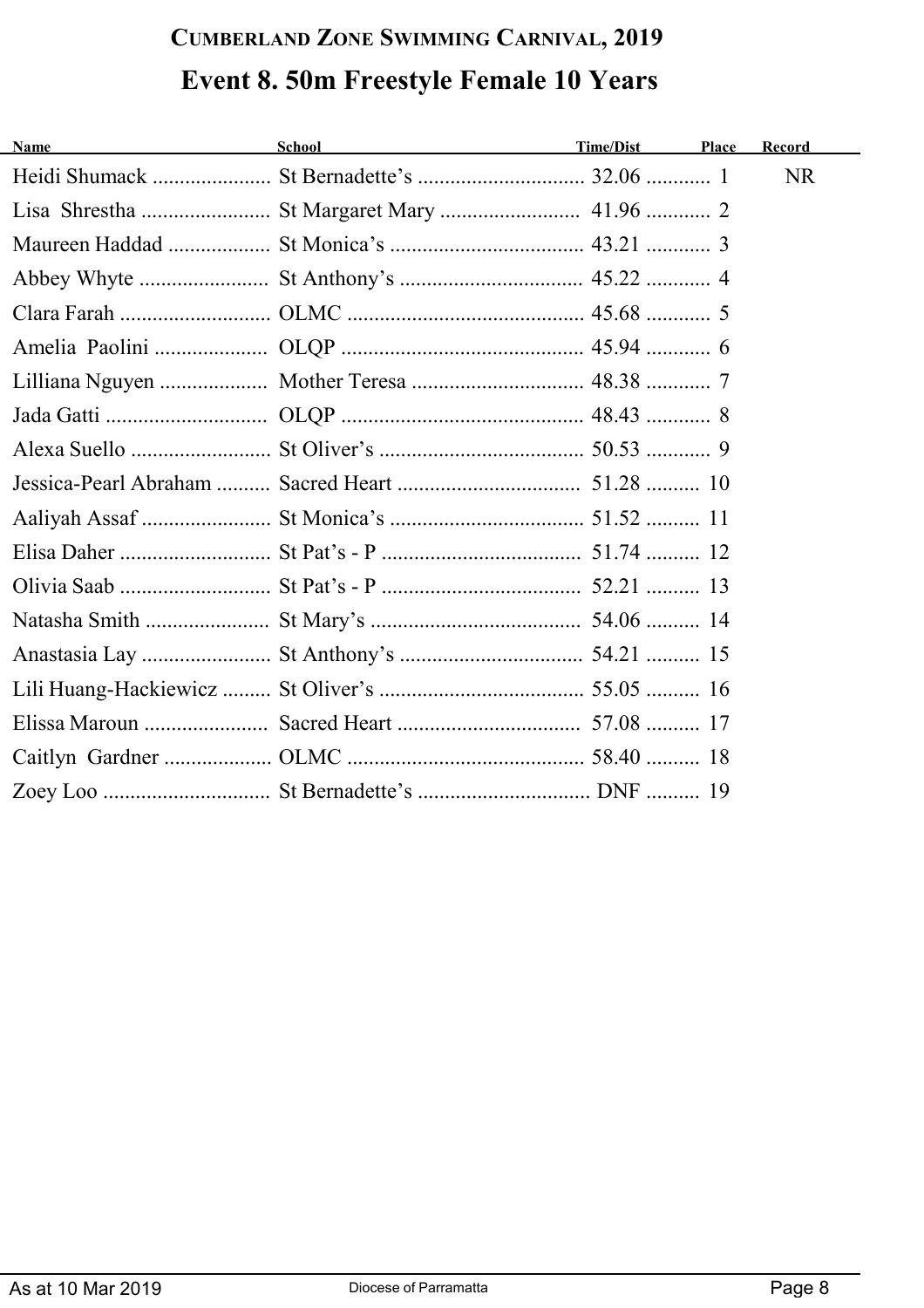## **CUMBERLAND ZONE SWIMMING CARNIVAL, 2019 Event 9. 50m Freestyle Male 11 Years**

| <b>Name</b> | School<br><u> 1989 - Johann Barn, mars ann an t-Amhair an t-Amhair an t-Amhair an t-Amhair an t-Amhair an t-Amhair an t-Amh</u> | Time/Dist | Place Record |
|-------------|---------------------------------------------------------------------------------------------------------------------------------|-----------|--------------|
|             |                                                                                                                                 |           |              |
|             |                                                                                                                                 |           |              |
|             |                                                                                                                                 |           |              |
|             |                                                                                                                                 |           |              |
|             |                                                                                                                                 |           |              |
|             |                                                                                                                                 |           |              |
|             |                                                                                                                                 |           |              |
|             | Charlie Tilbrook  St Margaret Mary  42.56  8                                                                                    |           |              |
|             |                                                                                                                                 |           |              |
|             |                                                                                                                                 |           |              |
|             |                                                                                                                                 |           |              |
|             |                                                                                                                                 |           |              |
|             |                                                                                                                                 |           |              |
|             |                                                                                                                                 |           |              |
|             |                                                                                                                                 |           |              |
|             |                                                                                                                                 |           |              |
|             |                                                                                                                                 |           |              |
|             |                                                                                                                                 |           |              |
|             |                                                                                                                                 |           |              |
|             |                                                                                                                                 |           |              |
|             |                                                                                                                                 |           |              |
|             |                                                                                                                                 |           |              |
|             |                                                                                                                                 |           |              |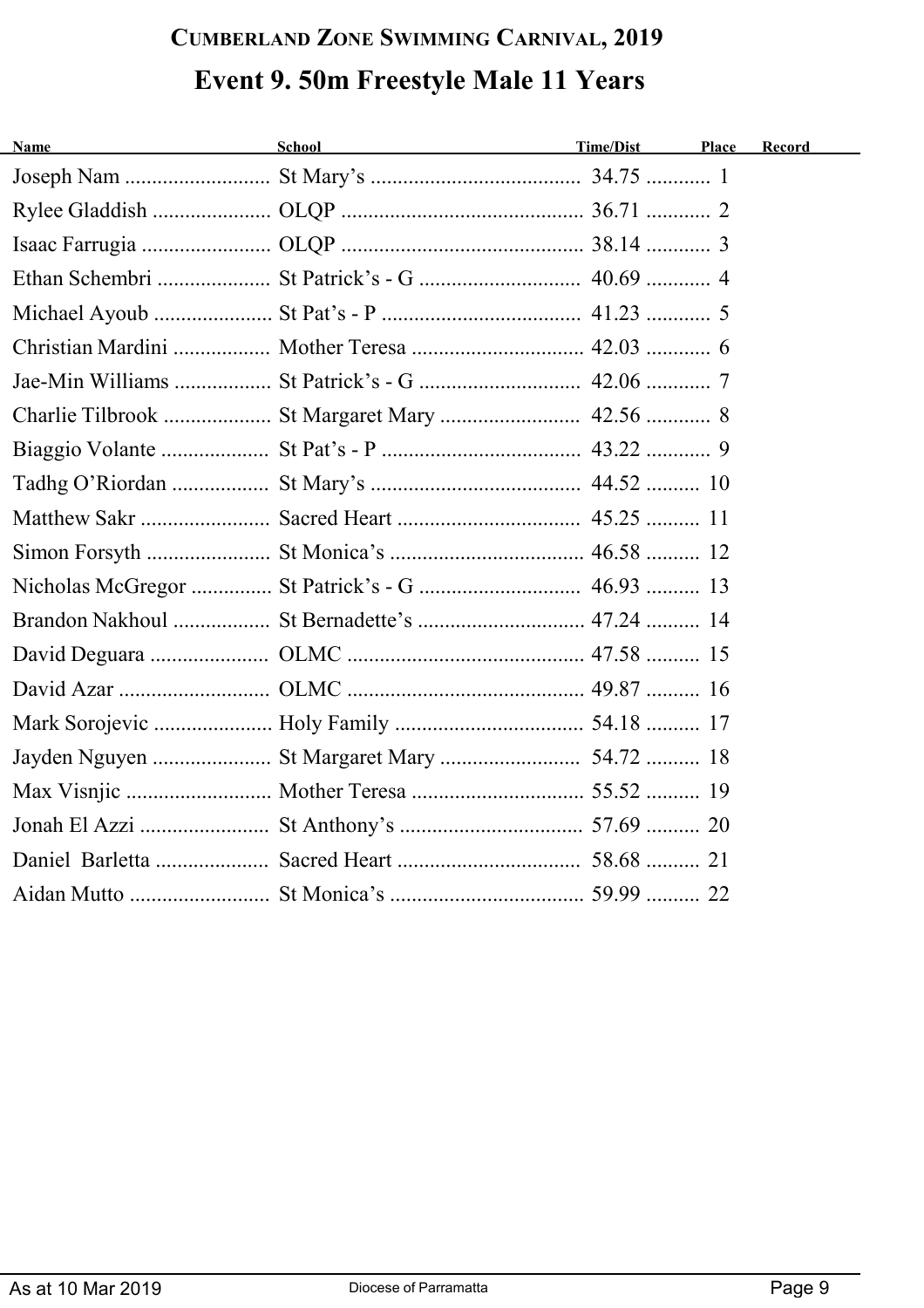## **CUMBERLAND ZONE SWIMMING CARNIVAL, 2019 Event 10. 50m Freestyle Female 11 Years**

| <b>Name</b><br><u> 1980 - Johann Barbara, martxa al</u> | School<br><u> 1989 - Johann Barn, mars ann an t-Amhain Aonaich an t-Aonaich an t-Aonaich ann an t-Aonaich ann an t-Aonaich</u> | Time/Dist | Place | Record    |
|---------------------------------------------------------|--------------------------------------------------------------------------------------------------------------------------------|-----------|-------|-----------|
|                                                         |                                                                                                                                |           |       | <b>NR</b> |
|                                                         |                                                                                                                                |           |       |           |
|                                                         |                                                                                                                                |           |       |           |
|                                                         |                                                                                                                                |           |       |           |
|                                                         |                                                                                                                                |           |       |           |
|                                                         |                                                                                                                                |           |       |           |
|                                                         |                                                                                                                                |           |       |           |
|                                                         |                                                                                                                                |           |       |           |
|                                                         |                                                                                                                                |           |       |           |
|                                                         |                                                                                                                                |           |       |           |
|                                                         |                                                                                                                                |           |       |           |
|                                                         |                                                                                                                                |           |       |           |
|                                                         |                                                                                                                                |           |       |           |
|                                                         |                                                                                                                                |           |       |           |
|                                                         |                                                                                                                                |           |       |           |
|                                                         |                                                                                                                                |           |       |           |
|                                                         |                                                                                                                                |           |       |           |
|                                                         |                                                                                                                                |           |       |           |
|                                                         |                                                                                                                                |           |       |           |
|                                                         |                                                                                                                                |           |       |           |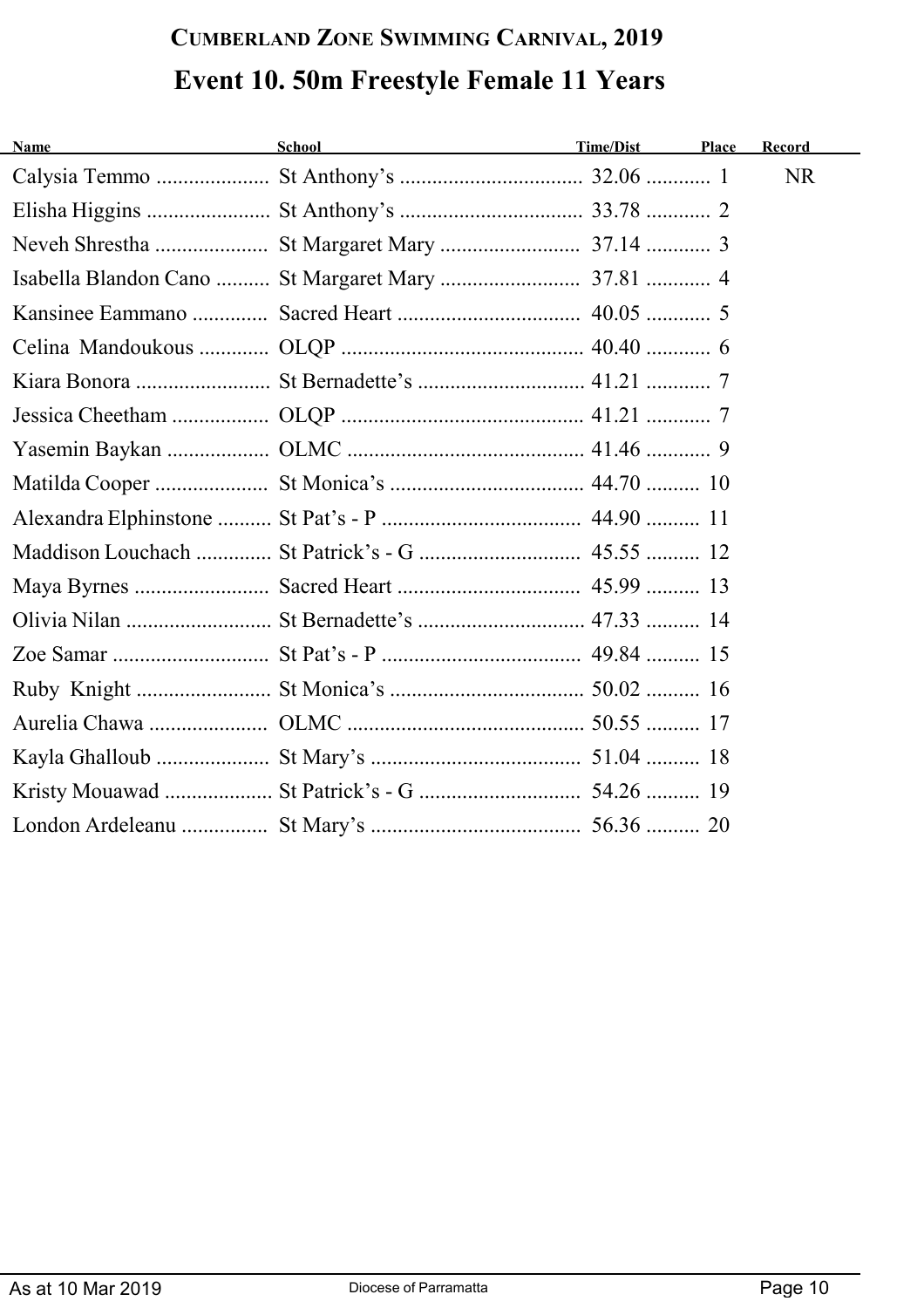# **CUMBERLAND ZONE SWIMMING CARNIVAL, 2019 Event 11. 50m Freestyle Male 12 Years**

| <b>Name</b> | School<br><u> 1980 - Jan Samuel Barbara, poeta estable</u> | Time/Dist | Place | Record |
|-------------|------------------------------------------------------------|-----------|-------|--------|
|             |                                                            |           |       |        |
|             |                                                            |           |       |        |
|             |                                                            |           |       |        |
|             |                                                            |           |       |        |
|             |                                                            |           |       |        |
|             |                                                            |           |       |        |
|             |                                                            |           |       |        |
|             |                                                            |           |       |        |
|             |                                                            |           |       |        |
|             |                                                            |           |       |        |
|             |                                                            |           |       |        |
|             |                                                            |           |       |        |
|             |                                                            |           |       |        |
|             |                                                            |           |       |        |
|             |                                                            |           |       |        |
|             |                                                            |           |       |        |
|             |                                                            |           |       |        |
|             |                                                            |           |       |        |
|             |                                                            |           |       |        |
|             |                                                            |           |       |        |
|             |                                                            |           |       |        |
|             |                                                            |           |       |        |
|             |                                                            |           |       |        |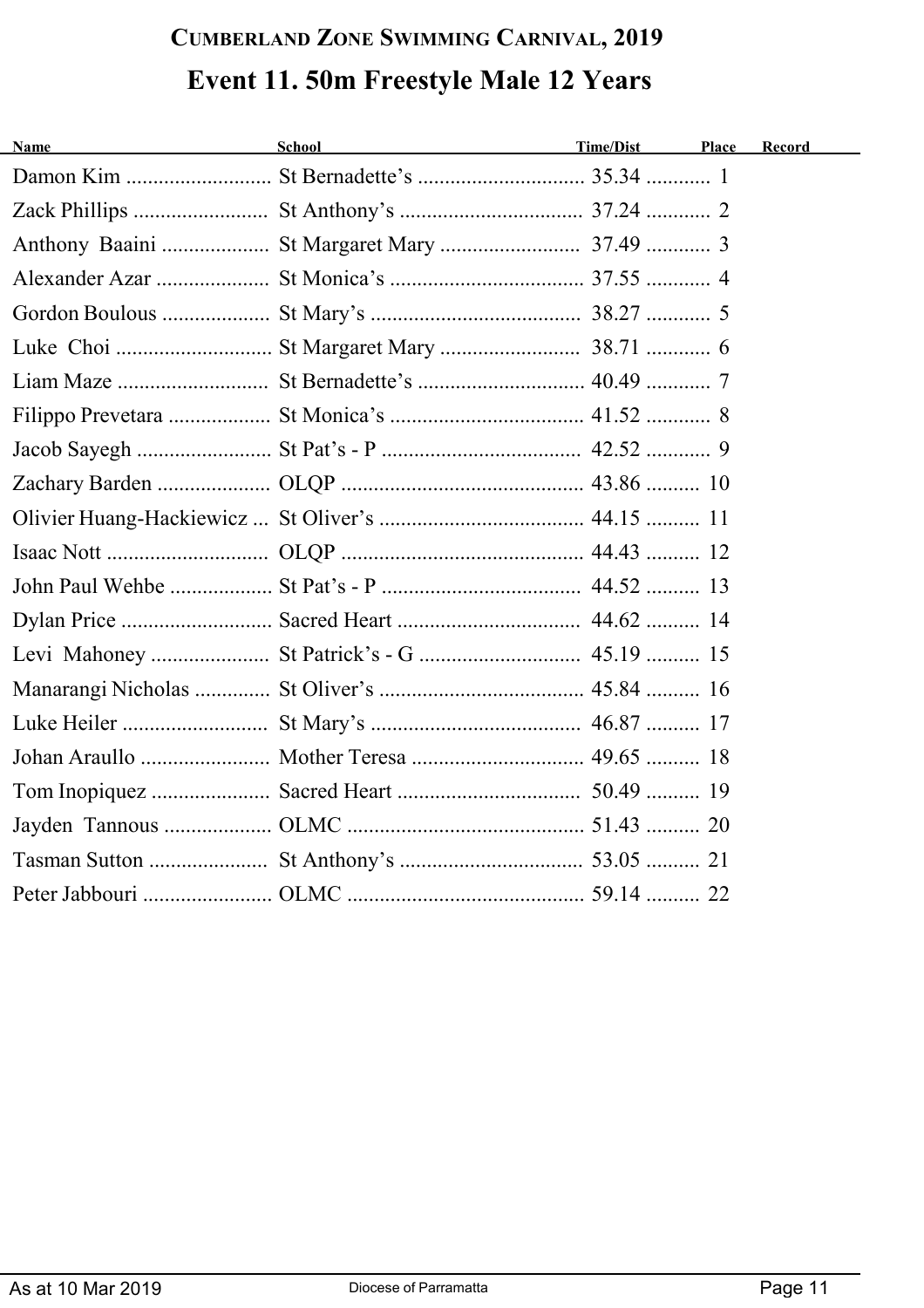## **CUMBERLAND ZONE SWIMMING CARNIVAL, 2019 Event 12. 50m Freestyle Female 12 Years**

| <b>Name</b> | School | Time/Dist | Place | Record |
|-------------|--------|-----------|-------|--------|
|             |        |           |       | NR.    |
|             |        |           |       |        |
|             |        |           |       |        |
|             |        |           |       |        |
|             |        |           |       |        |
|             |        |           |       |        |
|             |        |           |       |        |
|             |        |           |       |        |
|             |        |           |       |        |
|             |        |           |       |        |
|             |        |           |       |        |
|             |        |           |       |        |
|             |        |           |       |        |
|             |        |           |       |        |
|             |        |           |       |        |
|             |        |           |       |        |
|             |        |           |       |        |
|             |        |           |       |        |
|             |        |           |       |        |
|             |        |           |       |        |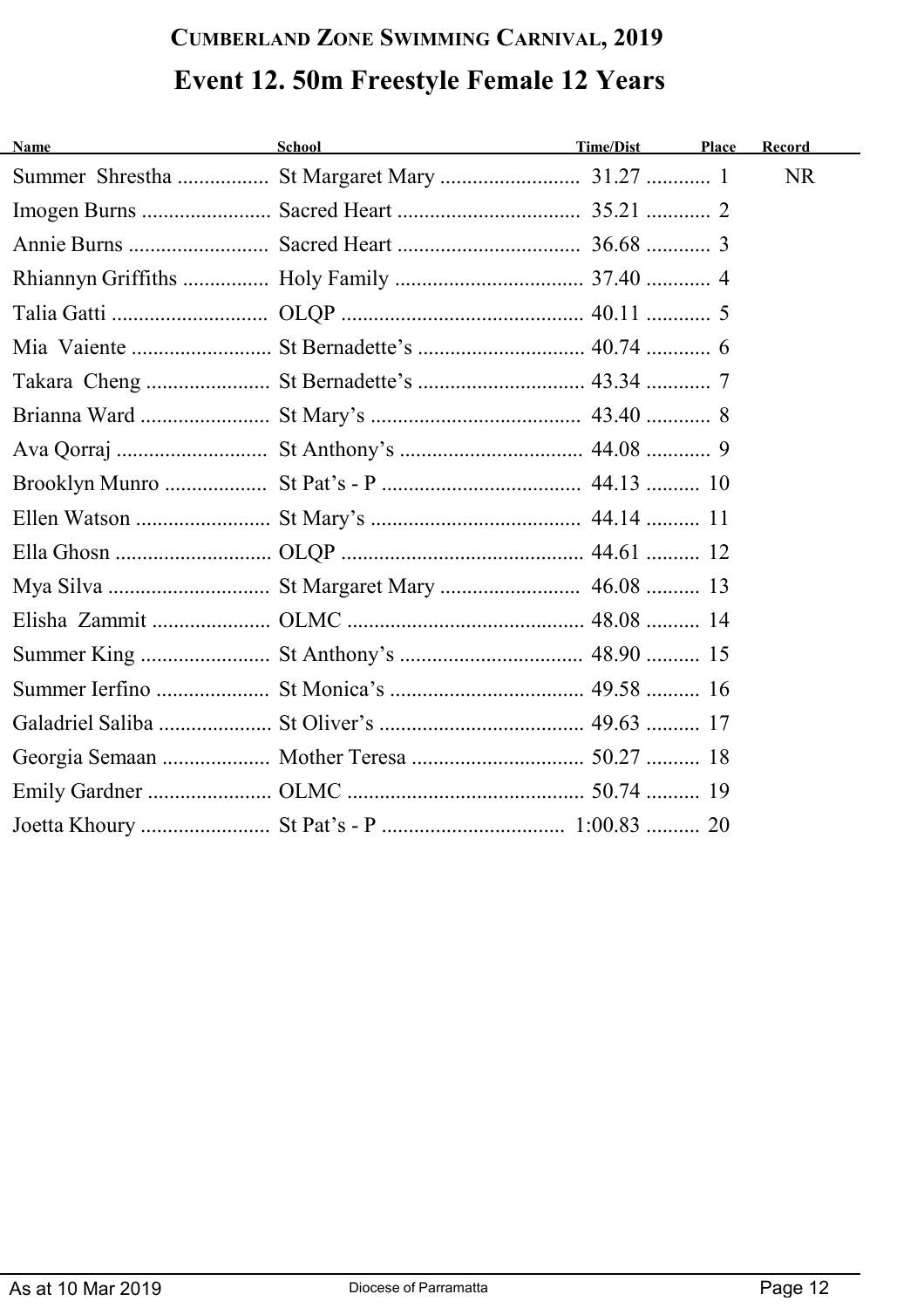#### **CUMBERLAND ZONE SWIMMING CARNIVAL, 2019 Event 17. 50m Freestyle MC Male Senior**

| <b>Name</b> | School | Time/Dist Place Record |  |
|-------------|--------|------------------------|--|
|             |        |                        |  |
|             |        |                        |  |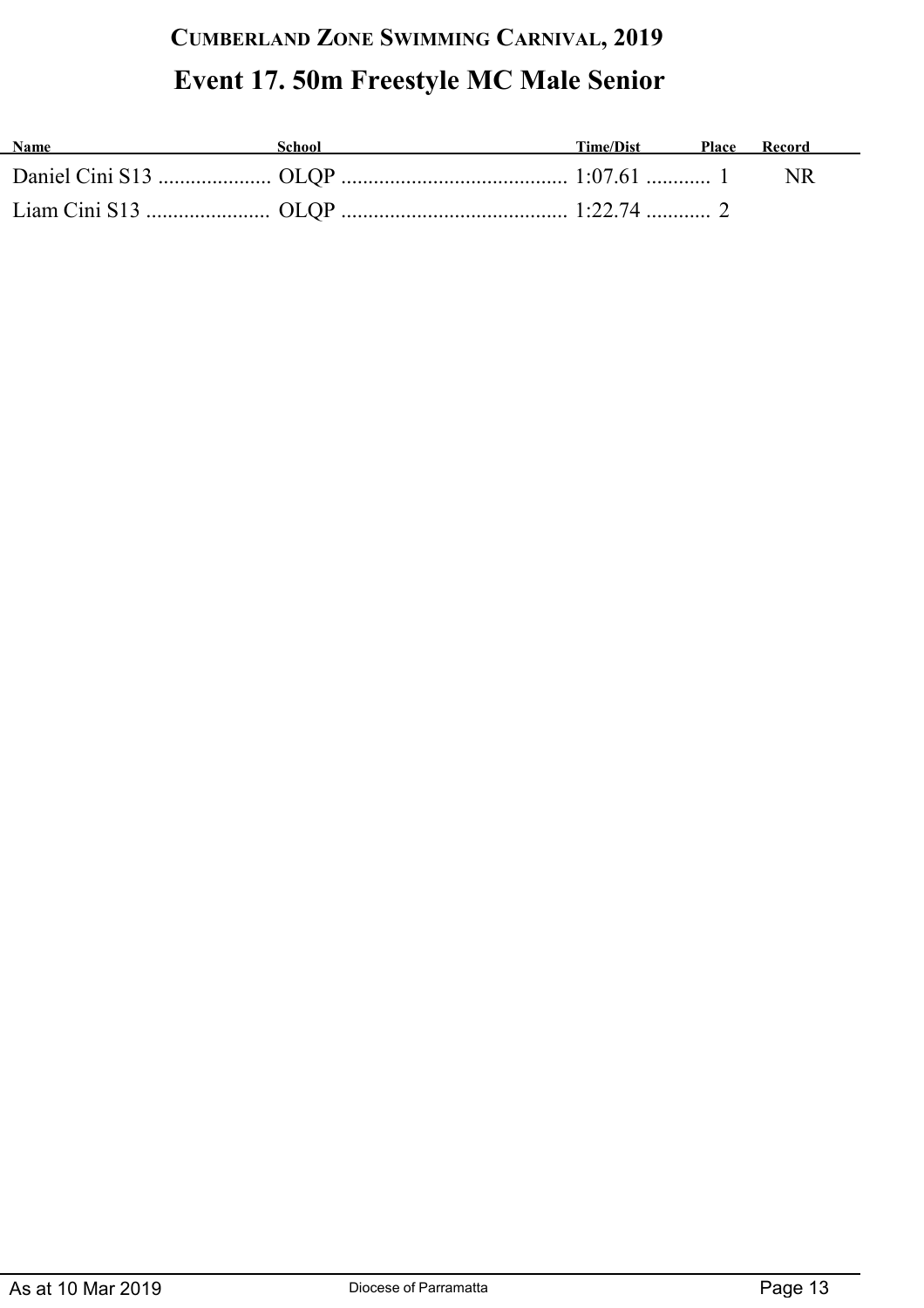## **CUMBERLAND ZONE SWIMMING CARNIVAL, 2019 Event 19. 50m Backstroke Male Junior**

| Name<br><u> 1980 - Johann Barbara, martxa alemaniar a</u> | <b>School</b> | Time/Dist | Place | Record |
|-----------------------------------------------------------|---------------|-----------|-------|--------|
|                                                           |               |           |       |        |
|                                                           |               |           |       |        |
|                                                           |               |           |       |        |
|                                                           |               |           |       |        |
|                                                           |               |           |       |        |
|                                                           |               |           |       |        |
|                                                           |               |           |       |        |
|                                                           |               |           |       |        |
|                                                           |               |           |       |        |
|                                                           |               |           |       |        |
|                                                           |               |           |       |        |
|                                                           |               |           |       |        |
|                                                           |               |           |       |        |
|                                                           |               |           |       |        |
|                                                           |               |           |       |        |
|                                                           |               |           |       |        |
|                                                           |               |           |       |        |
|                                                           |               |           |       |        |
|                                                           |               |           |       |        |
|                                                           |               |           |       |        |
|                                                           |               |           |       |        |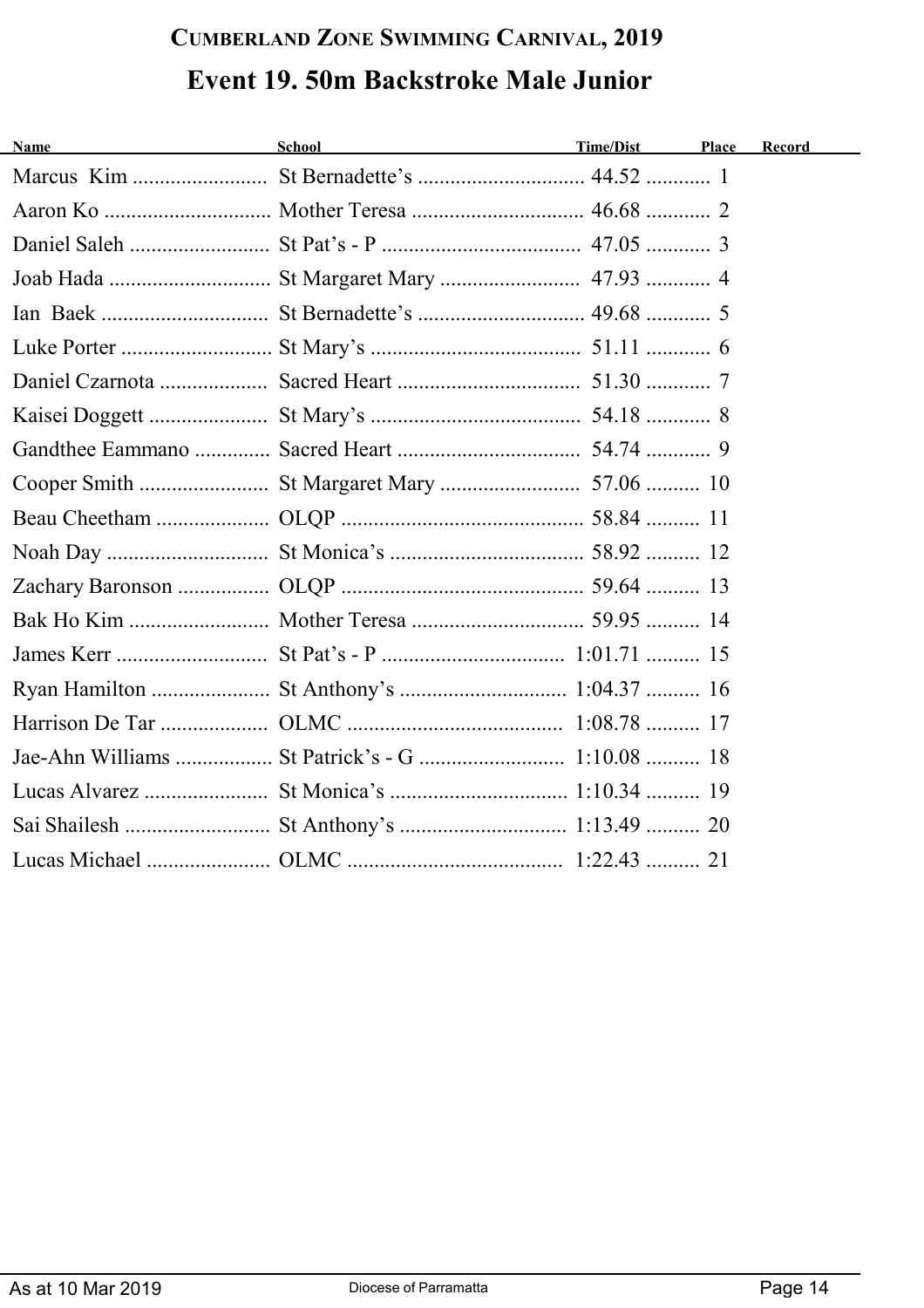## **CUMBERLAND ZONE SWIMMING CARNIVAL, 2019 Event 20. 50m Backstroke Female Junior**

| <b>Name</b> | School <b>Example 2018</b> | <b>Time/Dist</b> | Place | Record |
|-------------|----------------------------|------------------|-------|--------|
|             |                            |                  |       |        |
|             |                            |                  |       |        |
|             |                            |                  |       |        |
|             |                            |                  |       |        |
|             |                            |                  |       |        |
|             |                            |                  |       |        |
|             |                            |                  |       |        |
|             |                            |                  |       |        |
|             |                            |                  |       |        |
|             |                            |                  |       |        |
|             |                            |                  |       |        |
|             |                            |                  |       |        |
|             |                            |                  |       |        |
|             |                            |                  |       |        |
|             |                            |                  |       |        |
|             |                            |                  |       |        |
|             |                            |                  |       |        |
|             |                            |                  |       |        |
|             |                            |                  |       |        |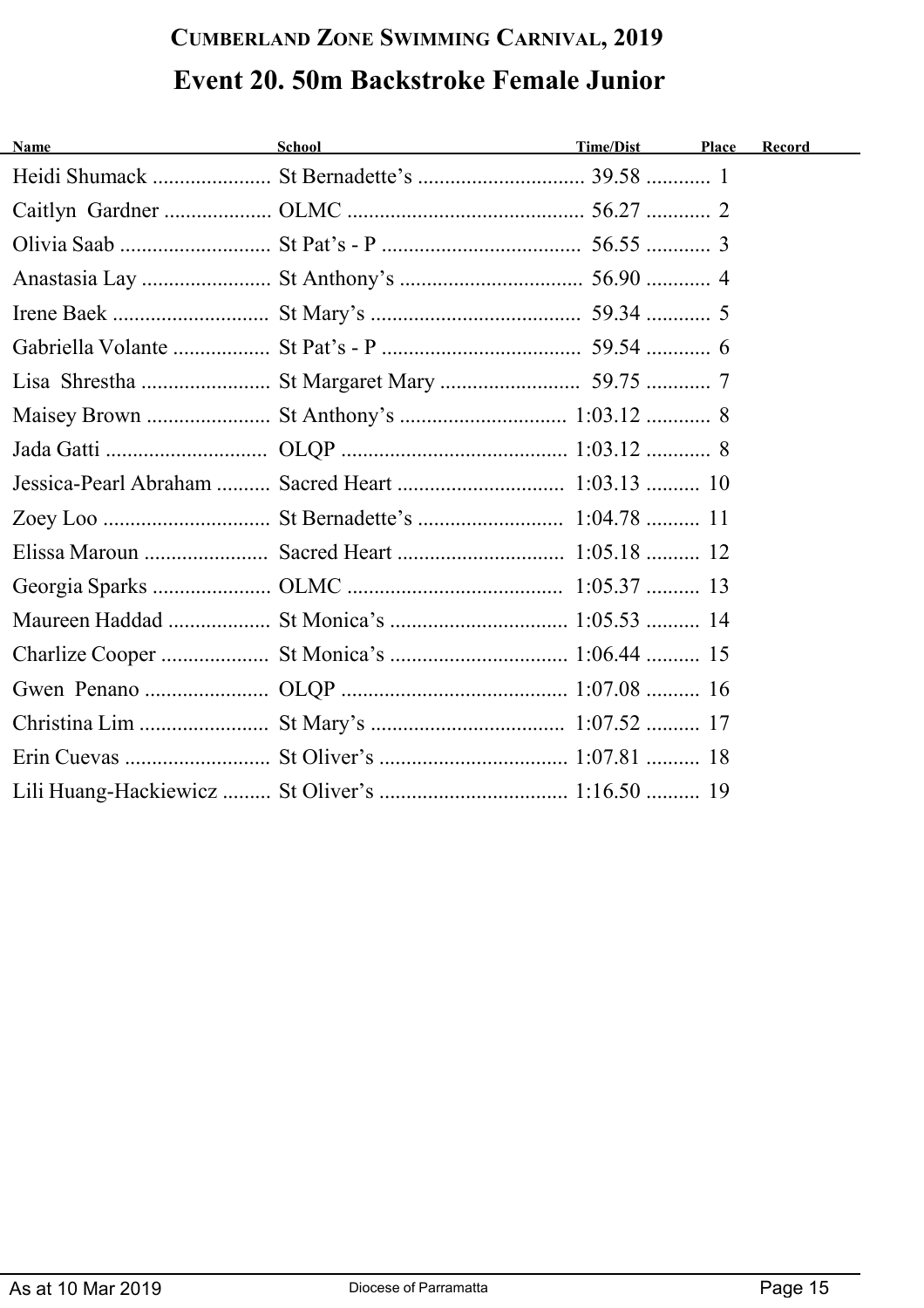# **CUMBERLAND ZONE SWIMMING CARNIVAL, 2019 Event 21. 50m Backstroke Male 11 Years**

| <b>Name</b> | <b>Example 2018</b> School and School and Time/Dist | Place | Record |
|-------------|-----------------------------------------------------|-------|--------|
|             |                                                     |       |        |
|             |                                                     |       |        |
|             |                                                     |       |        |
|             |                                                     |       |        |
|             |                                                     |       |        |
|             |                                                     |       |        |
|             |                                                     |       |        |
|             |                                                     |       |        |
|             |                                                     |       |        |
|             |                                                     |       |        |
|             |                                                     |       |        |
|             |                                                     |       |        |
|             |                                                     |       |        |
|             |                                                     |       |        |
|             |                                                     |       |        |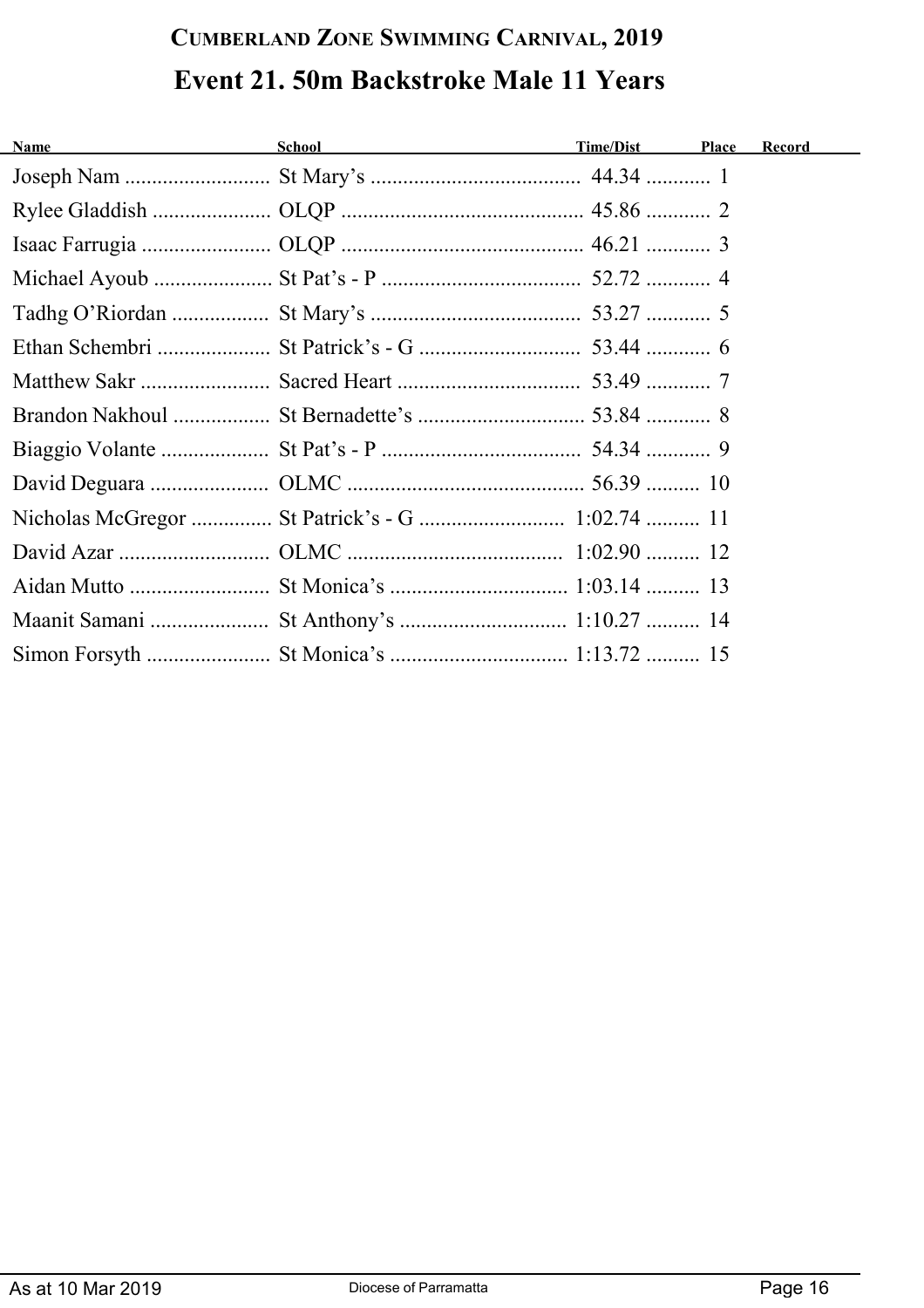# **CUMBERLAND ZONE SWIMMING CARNIVAL, 2019 Event 22. 50m Backstroke Female 11 Years**

| <b>Name</b> | School and the state of the state of the state of the state of the state of the state of the state of the state of the state of the state of the state of the state of the state of the state of the state of the state of the | Time/Dist | Place | Record |
|-------------|--------------------------------------------------------------------------------------------------------------------------------------------------------------------------------------------------------------------------------|-----------|-------|--------|
|             |                                                                                                                                                                                                                                |           |       |        |
|             |                                                                                                                                                                                                                                |           |       |        |
|             |                                                                                                                                                                                                                                |           |       |        |
|             |                                                                                                                                                                                                                                |           |       |        |
|             |                                                                                                                                                                                                                                |           |       |        |
|             |                                                                                                                                                                                                                                |           |       |        |
|             |                                                                                                                                                                                                                                |           |       |        |
|             |                                                                                                                                                                                                                                |           |       |        |
|             |                                                                                                                                                                                                                                |           |       |        |
|             |                                                                                                                                                                                                                                |           |       |        |
|             |                                                                                                                                                                                                                                |           |       |        |
|             |                                                                                                                                                                                                                                |           |       |        |
|             |                                                                                                                                                                                                                                |           |       |        |
|             |                                                                                                                                                                                                                                |           |       |        |
|             |                                                                                                                                                                                                                                |           |       |        |
|             | Sanoy Bhattachan  St Monica's  1:04.80  16                                                                                                                                                                                     |           |       |        |
|             |                                                                                                                                                                                                                                |           |       |        |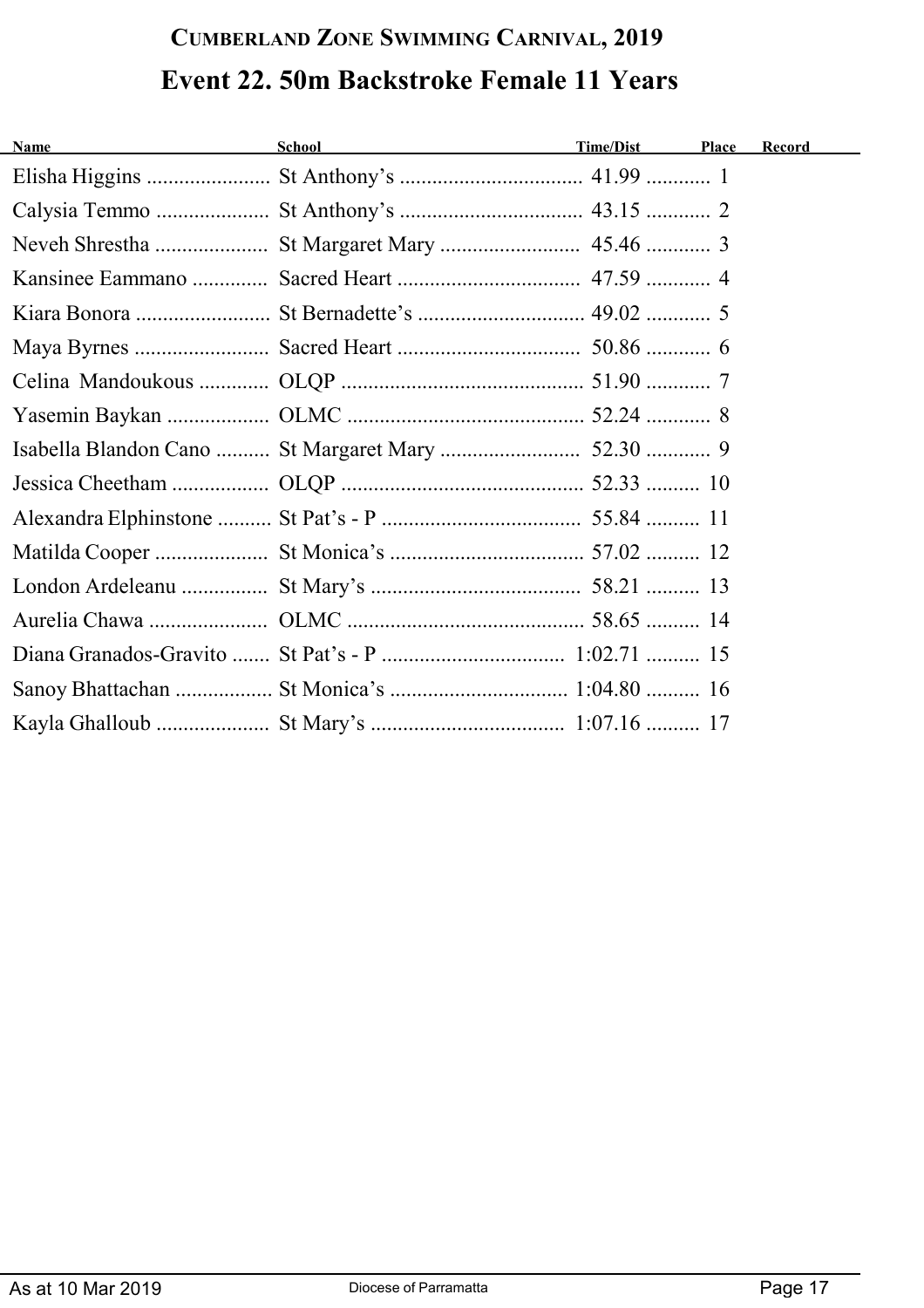## **CUMBERLAND ZONE SWIMMING CARNIVAL, 2019 Event 23. 50m Backstroke Male Senior**

| <b>Name</b> | School<br><u> 1989 - Johann Barn, mars an t-Amerikaansk kommunister (</u> | Time/Dist | Place | Record |
|-------------|---------------------------------------------------------------------------|-----------|-------|--------|
|             |                                                                           |           |       |        |
|             |                                                                           |           |       |        |
|             |                                                                           |           |       |        |
|             |                                                                           |           |       |        |
|             |                                                                           |           |       |        |
|             |                                                                           |           |       |        |
|             |                                                                           |           |       |        |
|             |                                                                           |           |       |        |
|             |                                                                           |           |       |        |
|             |                                                                           |           |       |        |
|             |                                                                           |           |       |        |
|             |                                                                           |           |       |        |
|             |                                                                           |           |       |        |
|             |                                                                           |           |       |        |
|             |                                                                           |           |       |        |
|             |                                                                           |           |       |        |
|             |                                                                           |           |       |        |
|             |                                                                           |           |       |        |
|             |                                                                           |           |       |        |
|             |                                                                           |           |       |        |
|             |                                                                           |           |       |        |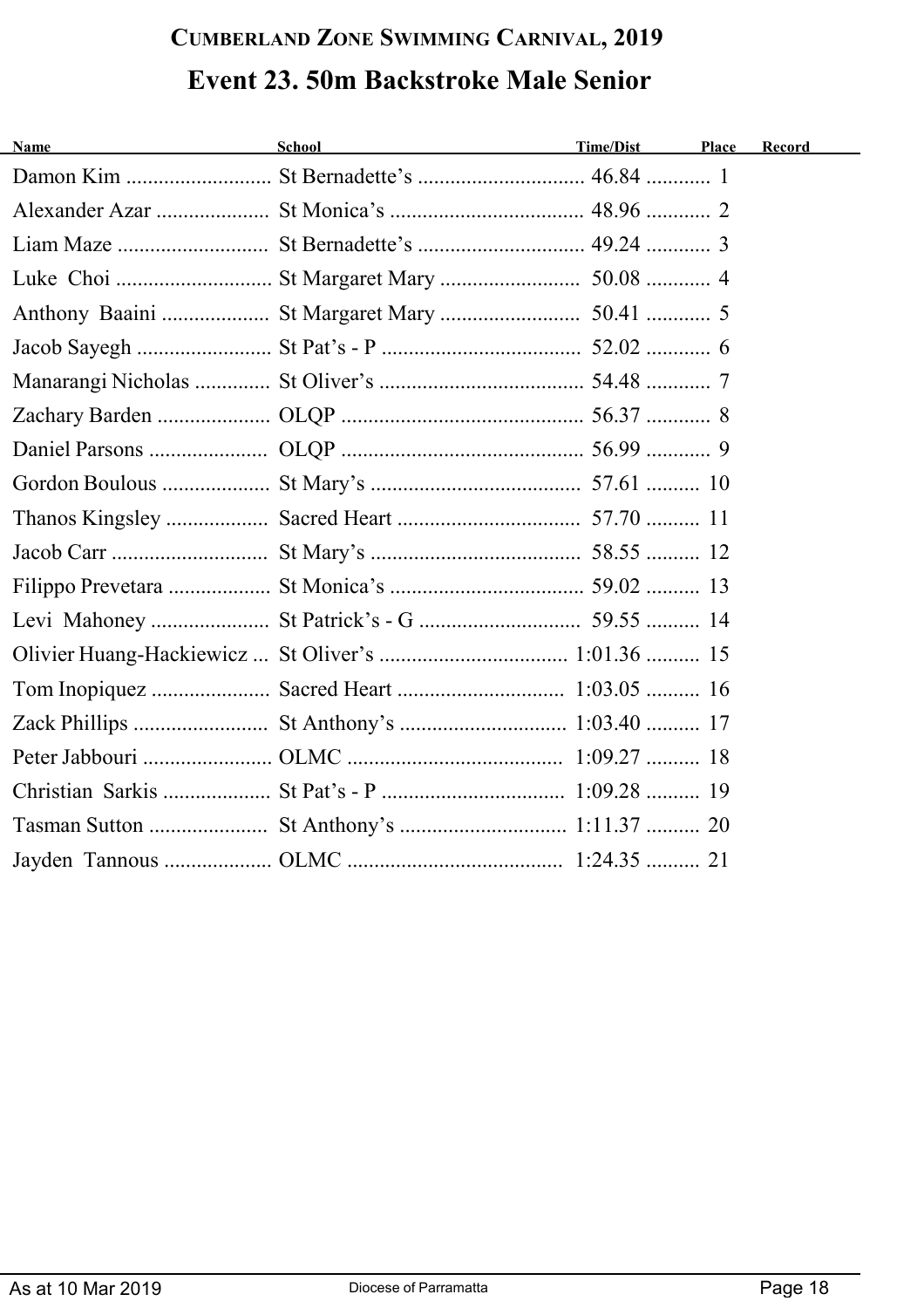# **CUMBERLAND ZONE SWIMMING CARNIVAL, 2019 Event 24. 50m Backstroke Female Senior**

| <b>Name</b> | School and the state of the state of the state of the state of the state of the state of the state of the state of the state of the state of the state of the state of the state of the state of the state of the state of the | Time/Dist | Place | Record |
|-------------|--------------------------------------------------------------------------------------------------------------------------------------------------------------------------------------------------------------------------------|-----------|-------|--------|
|             |                                                                                                                                                                                                                                |           |       |        |
|             |                                                                                                                                                                                                                                |           |       |        |
|             |                                                                                                                                                                                                                                |           |       |        |
|             |                                                                                                                                                                                                                                |           |       |        |
|             |                                                                                                                                                                                                                                |           |       |        |
|             |                                                                                                                                                                                                                                |           |       |        |
|             |                                                                                                                                                                                                                                |           |       |        |
|             |                                                                                                                                                                                                                                |           |       |        |
|             |                                                                                                                                                                                                                                |           |       |        |
|             |                                                                                                                                                                                                                                |           |       |        |
|             |                                                                                                                                                                                                                                |           |       |        |
|             |                                                                                                                                                                                                                                |           |       |        |
|             |                                                                                                                                                                                                                                |           |       |        |
|             |                                                                                                                                                                                                                                |           |       |        |
|             |                                                                                                                                                                                                                                |           |       |        |
|             |                                                                                                                                                                                                                                |           |       |        |
|             |                                                                                                                                                                                                                                |           |       |        |
|             |                                                                                                                                                                                                                                |           |       |        |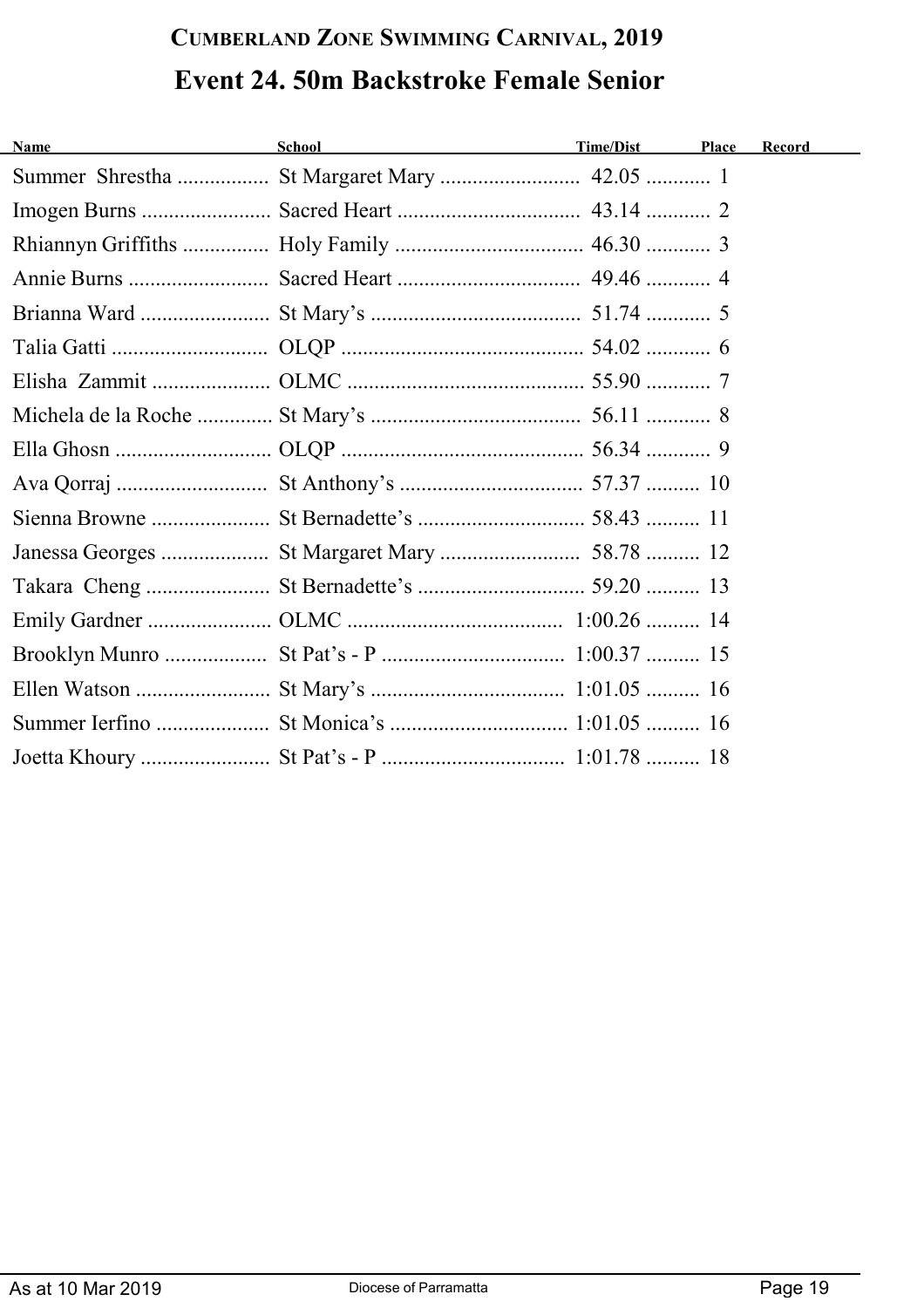### **CUMBERLAND ZONE SWIMMING CARNIVAL, 2019 Event 27. 50m Backstroke MC Male Senior**

| Name          | ichoo. | <b>Time/Dist</b> | <b>Place</b> |  |
|---------------|--------|------------------|--------------|--|
| Liam Cini S13 |        |                  |              |  |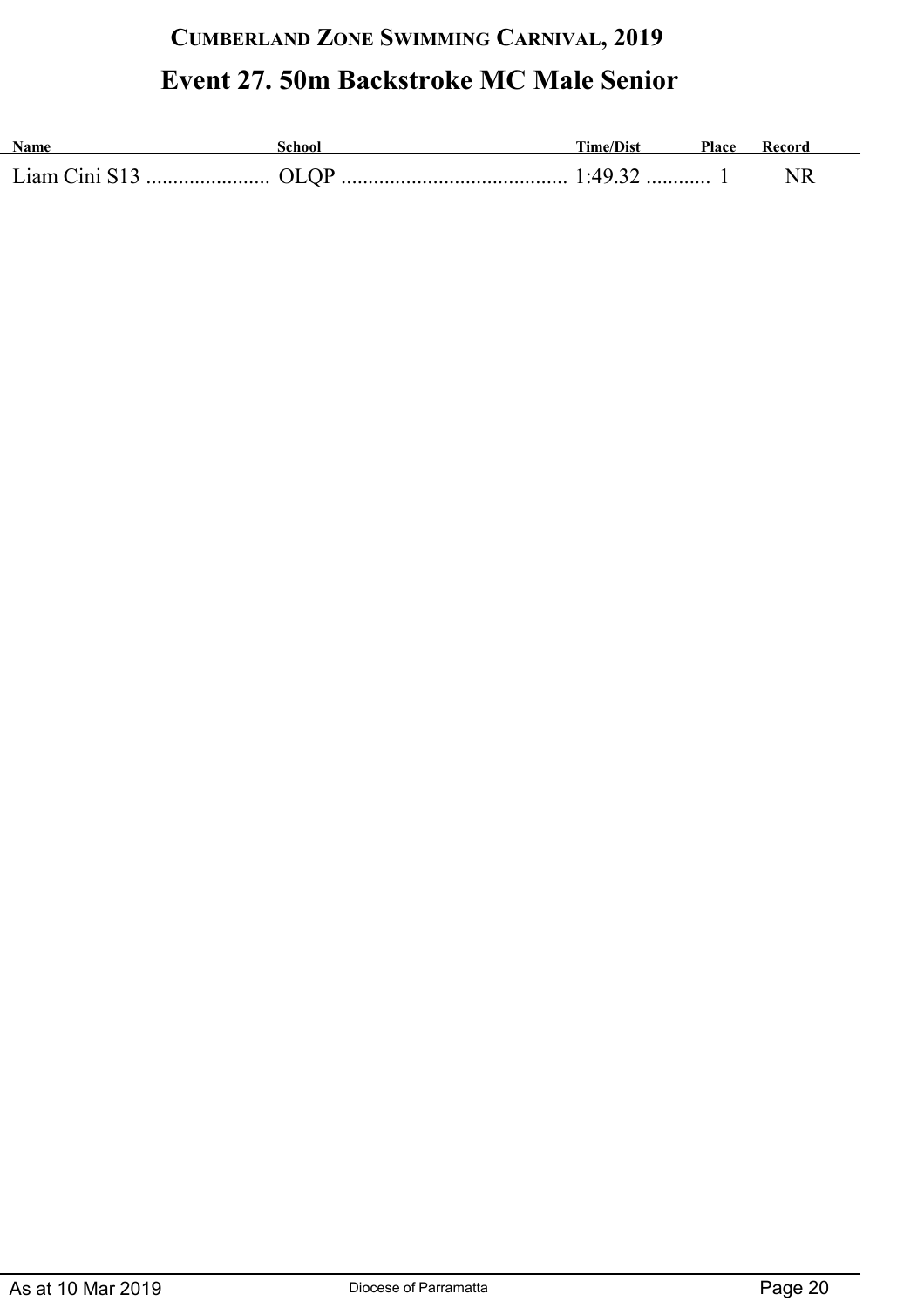# **CUMBERLAND ZONE SWIMMING CARNIVAL, 2019 Event 29. 50m Breaststroke Male Junior**

| <b>Name</b> | School Time/Dist | Place | Record |
|-------------|------------------|-------|--------|
|             |                  |       |        |
|             |                  |       |        |
|             |                  |       |        |
|             |                  |       |        |
|             |                  |       |        |
|             |                  |       |        |
|             |                  |       |        |
|             |                  |       |        |
|             |                  |       |        |
|             |                  |       |        |
|             |                  |       |        |
|             |                  |       |        |
|             |                  |       |        |
|             |                  |       |        |
|             |                  |       |        |
|             |                  |       |        |
|             |                  |       |        |
|             |                  |       |        |
|             |                  |       |        |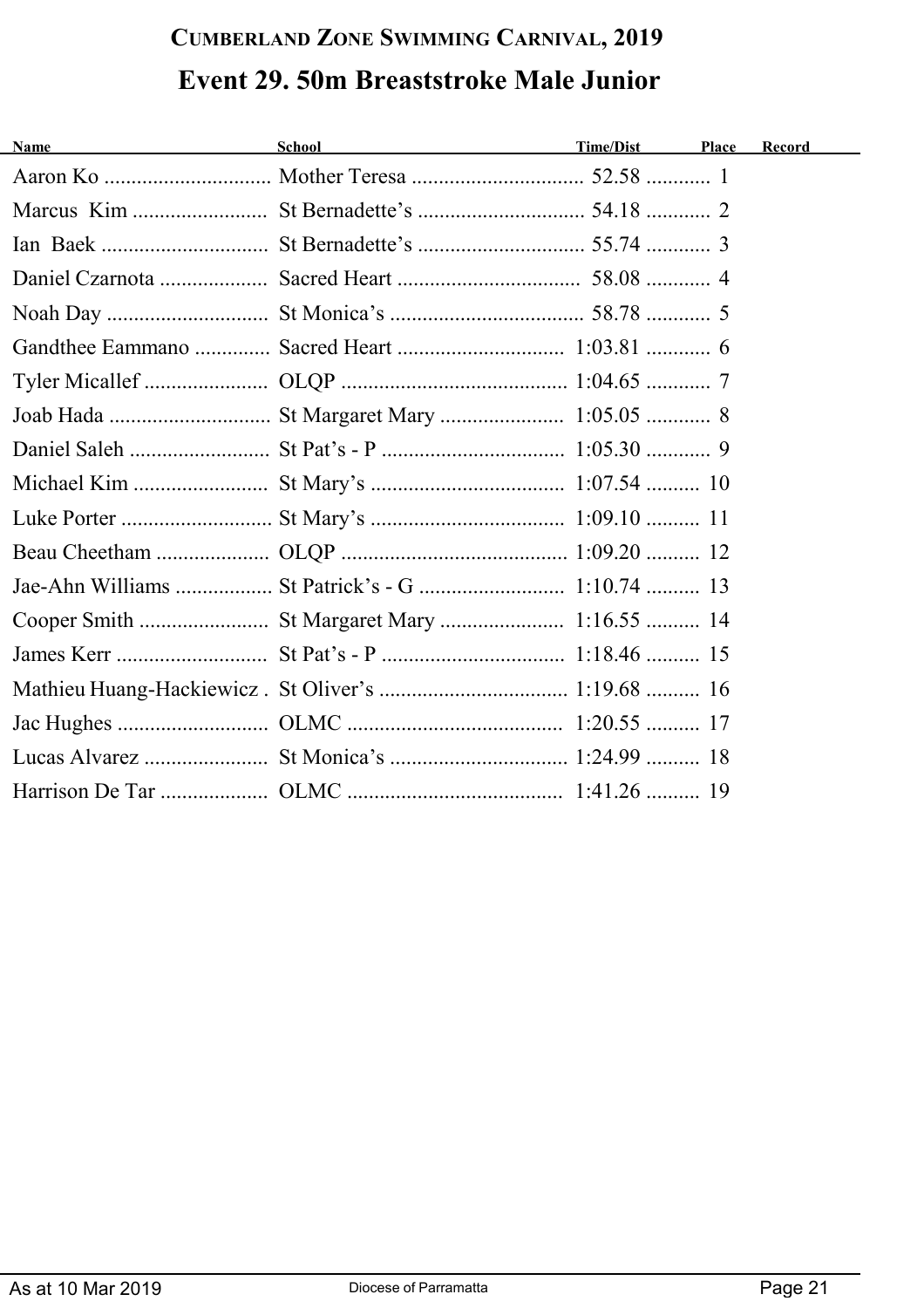## **CUMBERLAND ZONE SWIMMING CARNIVAL, 2019 Event 30. 50m Breaststroke Female Junior**

| <b>Name</b> | School <b>Example 2018</b>                   | Time/Dist | Place | Record    |
|-------------|----------------------------------------------|-----------|-------|-----------|
|             |                                              |           |       | <b>NR</b> |
|             |                                              |           |       |           |
|             |                                              |           |       |           |
|             |                                              |           |       |           |
|             | Lilliana Nguyen  Mother Teresa  1:02.46  5   |           |       |           |
|             |                                              |           |       |           |
|             |                                              |           |       |           |
|             |                                              |           |       |           |
|             |                                              |           |       |           |
|             |                                              |           |       |           |
|             |                                              |           |       |           |
|             |                                              |           |       |           |
|             |                                              |           |       |           |
|             |                                              |           |       |           |
|             |                                              |           |       |           |
|             |                                              |           |       |           |
|             |                                              |           |       |           |
|             |                                              |           |       |           |
|             | Kokoda Mahony  St Patrick's - G  1:22.68  19 |           |       |           |
|             |                                              |           |       |           |
|             |                                              |           |       |           |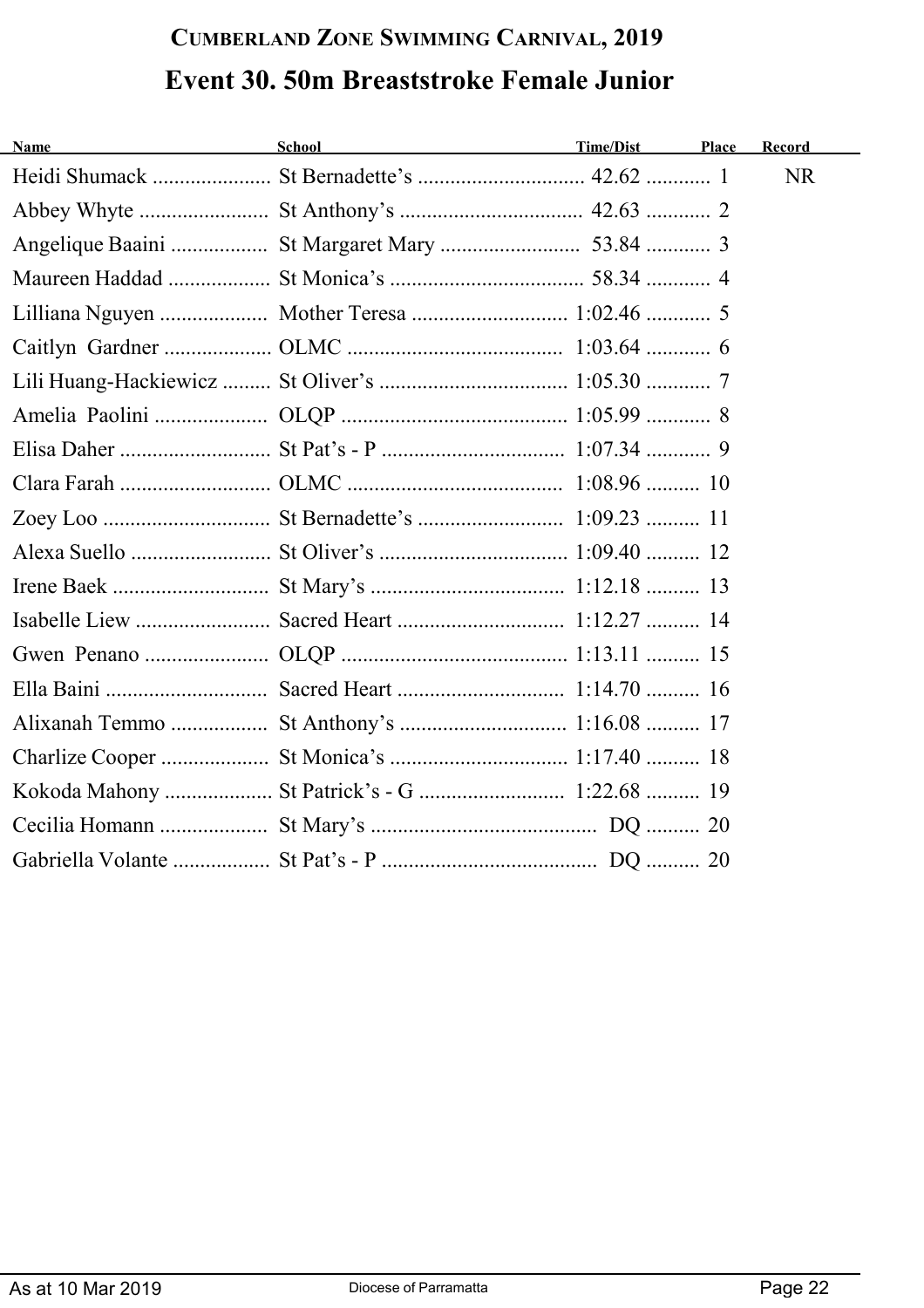## **CUMBERLAND ZONE SWIMMING CARNIVAL, 2019 Event 31. 50m Breaststroke Male 11 Years**

| <b>Name</b> | <u>School</u> School and the state of the state of the state of the state of the state of the state of the state of the state of the state of the state of the state of the state of the state of the state of the state of the sta | Time/Dist | Place | Record    |
|-------------|-------------------------------------------------------------------------------------------------------------------------------------------------------------------------------------------------------------------------------------|-----------|-------|-----------|
|             |                                                                                                                                                                                                                                     |           |       | <b>NR</b> |
|             |                                                                                                                                                                                                                                     |           |       |           |
|             |                                                                                                                                                                                                                                     |           |       |           |
|             |                                                                                                                                                                                                                                     |           |       |           |
|             |                                                                                                                                                                                                                                     |           |       |           |
|             |                                                                                                                                                                                                                                     |           |       |           |
|             |                                                                                                                                                                                                                                     |           |       |           |
|             |                                                                                                                                                                                                                                     |           |       |           |
|             |                                                                                                                                                                                                                                     |           |       |           |
|             |                                                                                                                                                                                                                                     |           |       |           |
|             |                                                                                                                                                                                                                                     |           |       |           |
|             |                                                                                                                                                                                                                                     |           |       |           |
|             |                                                                                                                                                                                                                                     |           |       |           |
|             |                                                                                                                                                                                                                                     |           |       |           |
|             |                                                                                                                                                                                                                                     |           |       |           |
|             |                                                                                                                                                                                                                                     |           |       |           |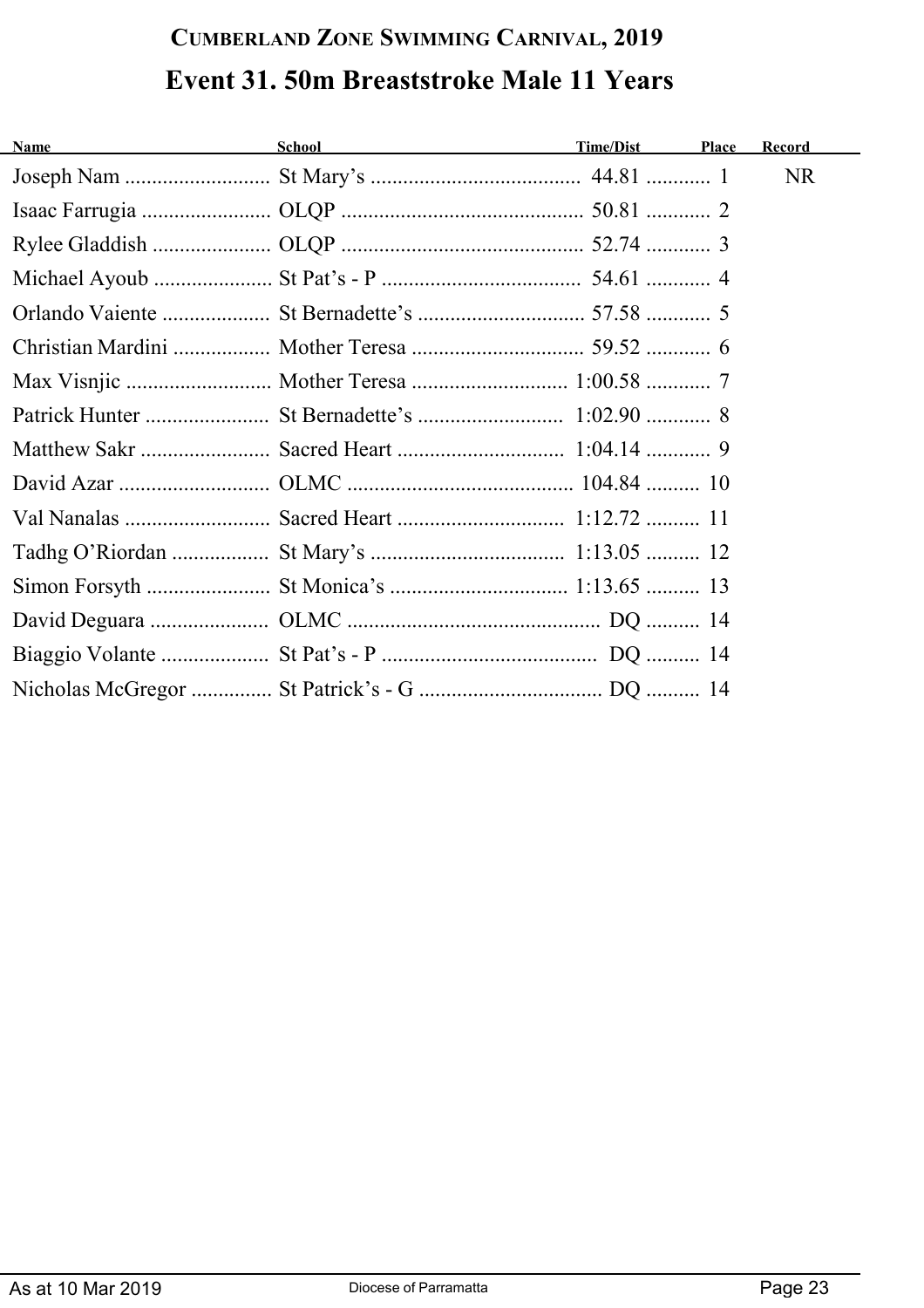# **CUMBERLAND ZONE SWIMMING CARNIVAL, 2019 Event 32. 50m Breaststroke Female 11 Years**

| <u> 1989 - Johann Barbara, martxa eta politikar</u><br>Name | School and the state of the state of the state of the state of the state of the state of the state of the state of the state of the state of the state of the state of the state of the state of the state of the state of the | Time/Dist | Place | Record    |
|-------------------------------------------------------------|--------------------------------------------------------------------------------------------------------------------------------------------------------------------------------------------------------------------------------|-----------|-------|-----------|
|                                                             |                                                                                                                                                                                                                                |           |       | <b>NR</b> |
|                                                             |                                                                                                                                                                                                                                |           |       |           |
|                                                             |                                                                                                                                                                                                                                |           |       |           |
|                                                             |                                                                                                                                                                                                                                |           |       |           |
|                                                             |                                                                                                                                                                                                                                |           |       |           |
|                                                             |                                                                                                                                                                                                                                |           |       |           |
|                                                             |                                                                                                                                                                                                                                |           |       |           |
|                                                             |                                                                                                                                                                                                                                |           |       |           |
|                                                             |                                                                                                                                                                                                                                |           |       |           |
|                                                             |                                                                                                                                                                                                                                |           |       |           |
|                                                             |                                                                                                                                                                                                                                |           |       |           |
|                                                             |                                                                                                                                                                                                                                |           |       |           |
|                                                             |                                                                                                                                                                                                                                |           |       |           |
|                                                             |                                                                                                                                                                                                                                |           |       |           |
|                                                             |                                                                                                                                                                                                                                |           |       |           |
|                                                             |                                                                                                                                                                                                                                |           |       |           |
|                                                             |                                                                                                                                                                                                                                |           |       |           |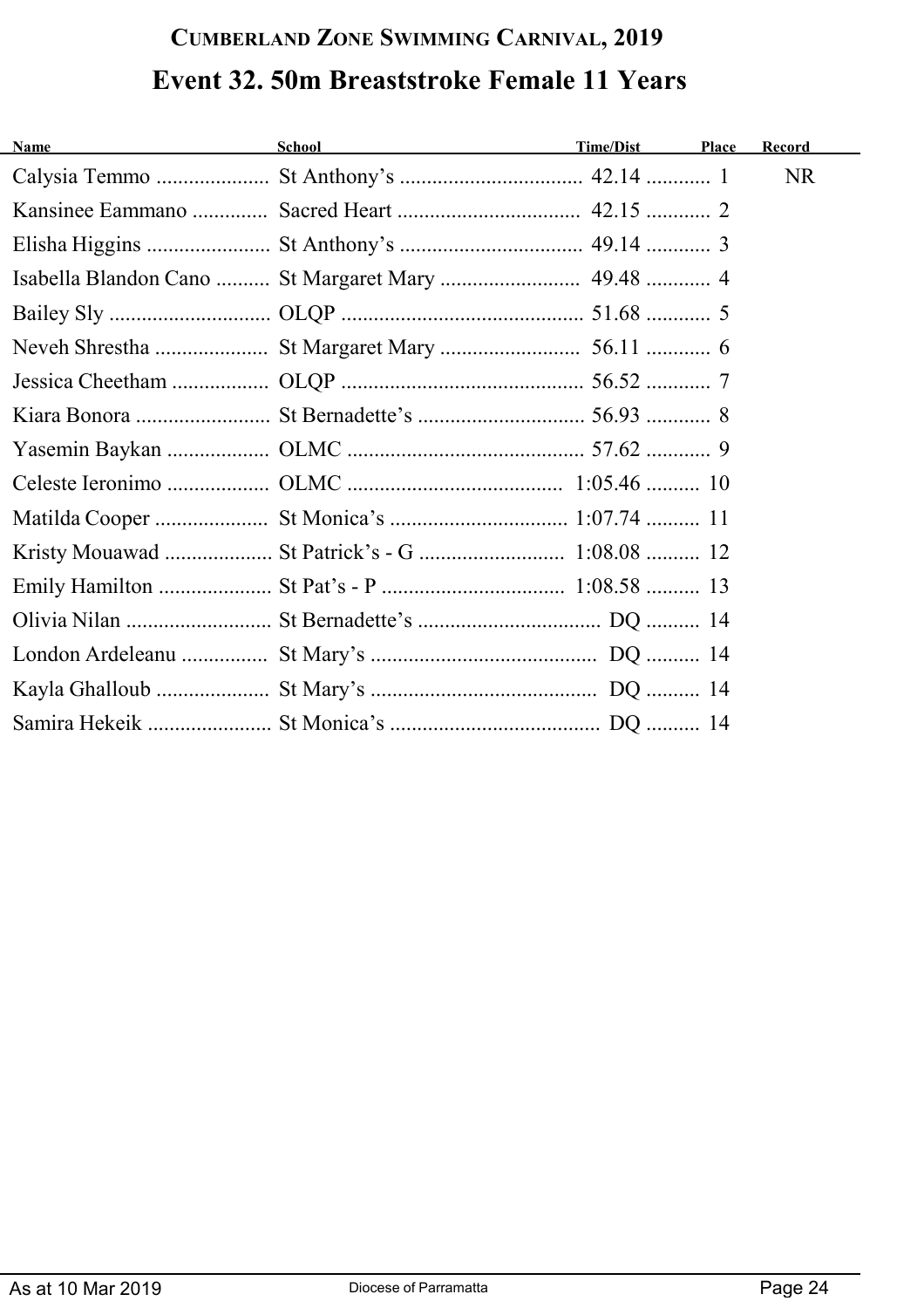# **CUMBERLAND ZONE SWIMMING CARNIVAL, 2019 Event 33. 50m Breaststroke Male Senior**

| <b>Name</b> | School and the second second second second second second second second second second second second second second second second second second second second second second second second second second second second second seco | <b>Time/Dist</b> | Place | Record |
|-------------|--------------------------------------------------------------------------------------------------------------------------------------------------------------------------------------------------------------------------------|------------------|-------|--------|
|             |                                                                                                                                                                                                                                |                  |       |        |
|             |                                                                                                                                                                                                                                |                  |       |        |
|             |                                                                                                                                                                                                                                |                  |       |        |
|             |                                                                                                                                                                                                                                |                  |       |        |
|             |                                                                                                                                                                                                                                |                  |       |        |
|             |                                                                                                                                                                                                                                |                  |       |        |
|             |                                                                                                                                                                                                                                |                  |       |        |
|             |                                                                                                                                                                                                                                |                  |       |        |
|             |                                                                                                                                                                                                                                |                  |       |        |
|             |                                                                                                                                                                                                                                |                  |       |        |
|             |                                                                                                                                                                                                                                |                  |       |        |
|             |                                                                                                                                                                                                                                |                  |       |        |
|             |                                                                                                                                                                                                                                |                  |       |        |
|             |                                                                                                                                                                                                                                |                  |       |        |
|             |                                                                                                                                                                                                                                |                  |       |        |
|             |                                                                                                                                                                                                                                |                  |       |        |
|             |                                                                                                                                                                                                                                |                  |       |        |
|             |                                                                                                                                                                                                                                |                  |       |        |
|             |                                                                                                                                                                                                                                |                  |       |        |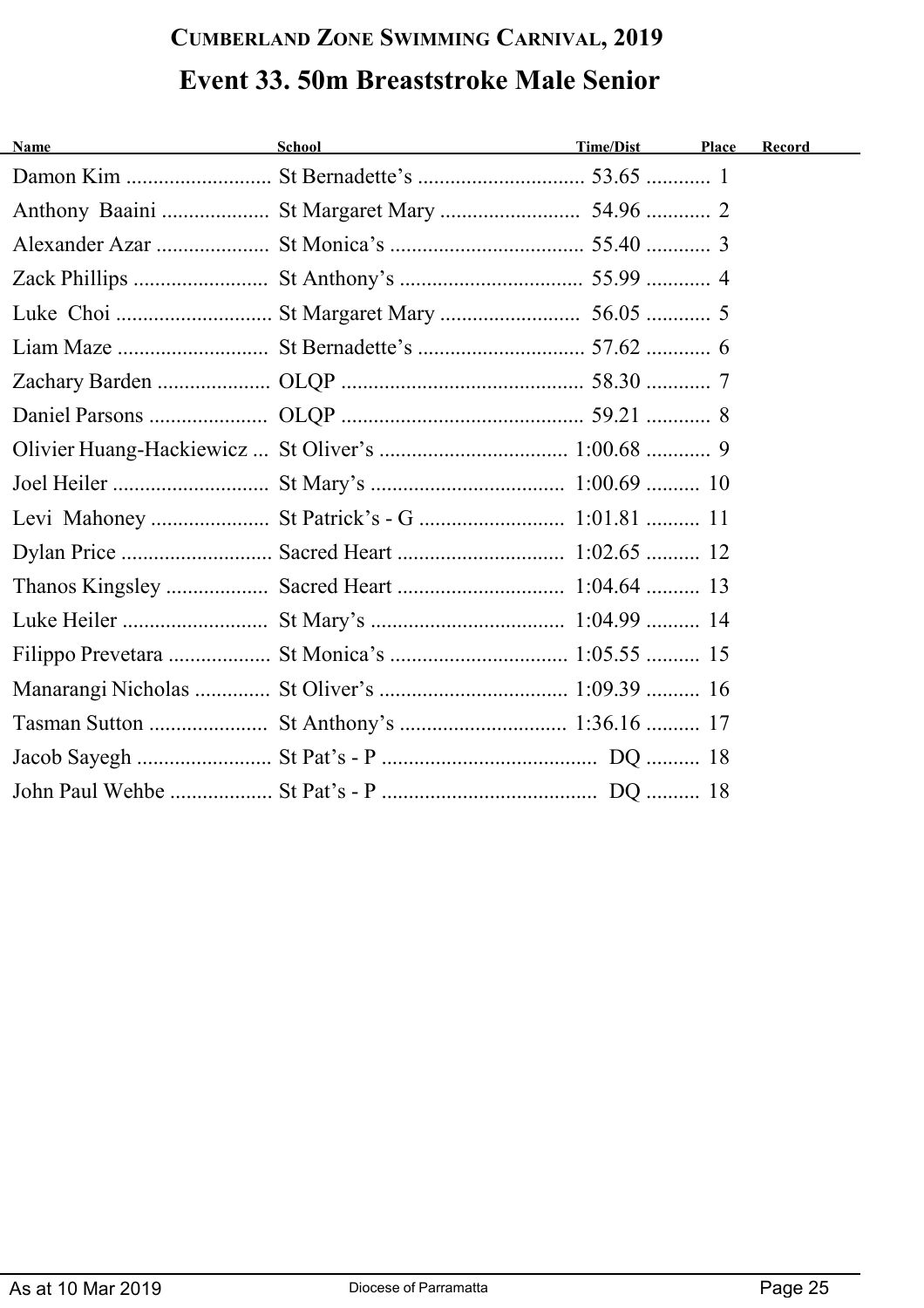## **CUMBERLAND ZONE SWIMMING CARNIVAL, 2019 Event 34. 50m Breaststroke Female Senior**

| <b>Name</b> | School and the contract of the contract of the contract of the contract of the contract of the contract of the | Time/Dist | Place | Record |
|-------------|----------------------------------------------------------------------------------------------------------------|-----------|-------|--------|
|             |                                                                                                                |           |       |        |
|             |                                                                                                                |           |       |        |
|             |                                                                                                                |           |       |        |
|             |                                                                                                                |           |       |        |
|             |                                                                                                                |           |       |        |
|             |                                                                                                                |           |       |        |
|             |                                                                                                                |           |       |        |
|             |                                                                                                                |           |       |        |
|             |                                                                                                                |           |       |        |
|             |                                                                                                                |           |       |        |
|             |                                                                                                                |           |       |        |
|             |                                                                                                                |           |       |        |
|             | Georgia Semaan  Mother Teresa  1:04.87  13                                                                     |           |       |        |
|             |                                                                                                                |           |       |        |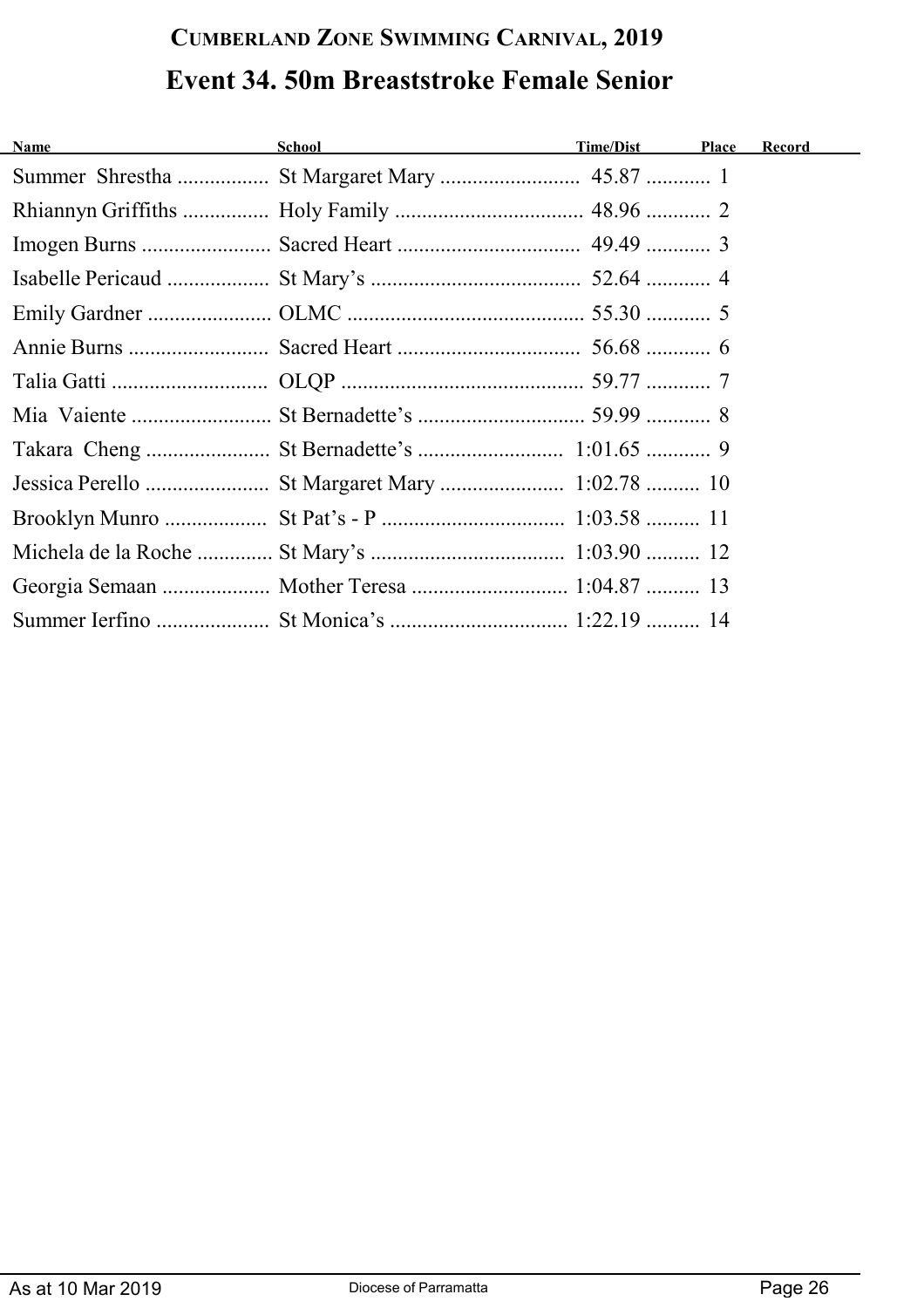## **CUMBERLAND ZONE SWIMMING CARNIVAL, 2019 Event 39. 50m Butterfly Male Junior**

| <b>Name</b> School School <b>Time/Dist</b> Place |  | <b>Record</b> |
|--------------------------------------------------|--|---------------|
|                                                  |  |               |
|                                                  |  |               |
|                                                  |  |               |
|                                                  |  |               |
|                                                  |  |               |
|                                                  |  |               |
|                                                  |  |               |
|                                                  |  |               |
|                                                  |  |               |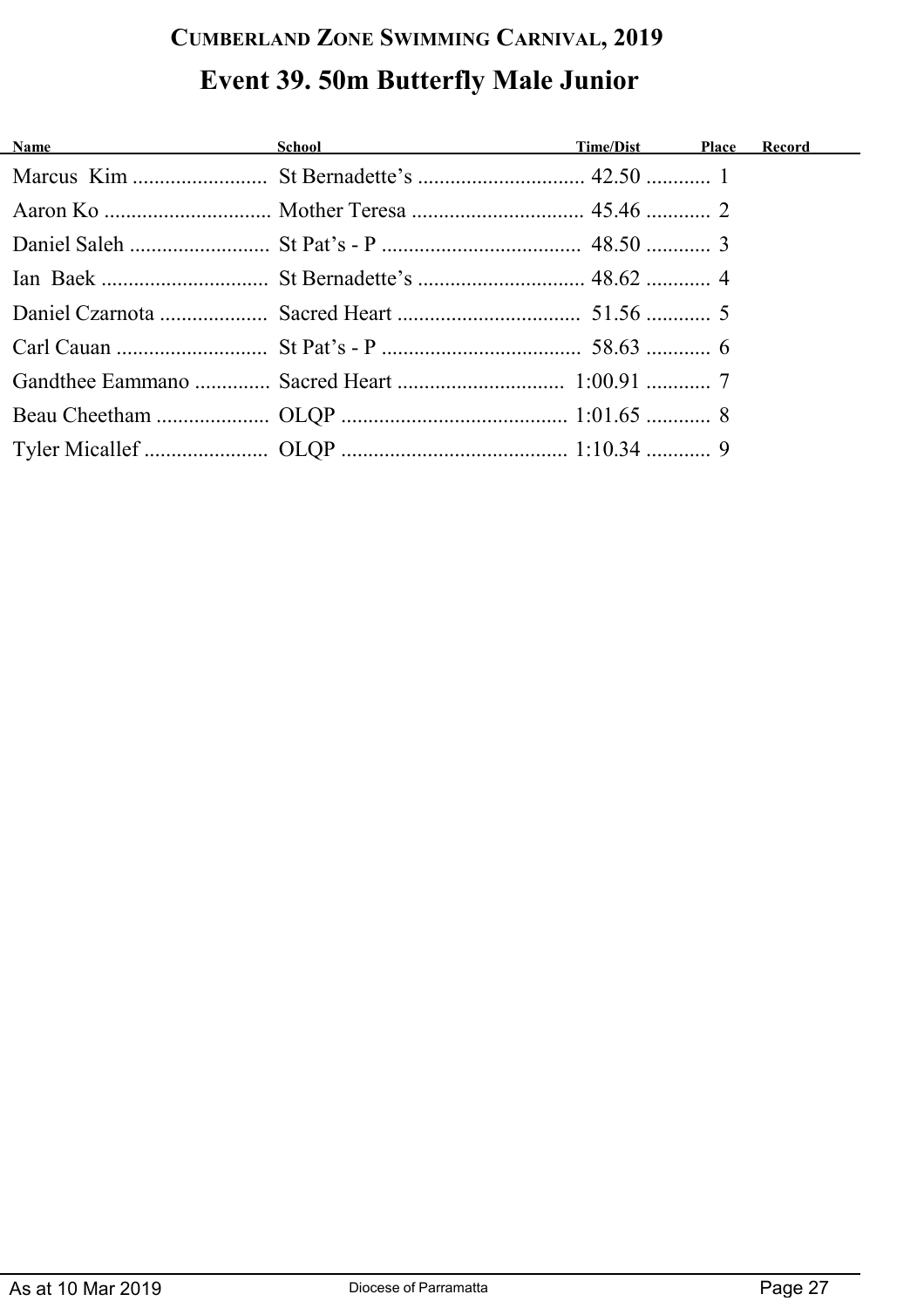# **CUMBERLAND ZONE SWIMMING CARNIVAL, 2019 Event 40. 50m Butterfly Female Junior**

| Name Manual Communication of the Manual Communication of the Manual Communication of the Manual Communication of the Manual Communication of the Manual Communication of the Manual Communication of the Manual Communication | <b>School School Contract Contract Contract Contract Contract Contract Contract Contract Contract Contract Contract Contract Contract Contract Contract Contract Contract Contract Contract Contract Contract Contract Contract </b> |  |  |
|-------------------------------------------------------------------------------------------------------------------------------------------------------------------------------------------------------------------------------|--------------------------------------------------------------------------------------------------------------------------------------------------------------------------------------------------------------------------------------|--|--|
|                                                                                                                                                                                                                               |                                                                                                                                                                                                                                      |  |  |
|                                                                                                                                                                                                                               |                                                                                                                                                                                                                                      |  |  |
|                                                                                                                                                                                                                               |                                                                                                                                                                                                                                      |  |  |
|                                                                                                                                                                                                                               |                                                                                                                                                                                                                                      |  |  |
|                                                                                                                                                                                                                               |                                                                                                                                                                                                                                      |  |  |
|                                                                                                                                                                                                                               |                                                                                                                                                                                                                                      |  |  |
|                                                                                                                                                                                                                               |                                                                                                                                                                                                                                      |  |  |
|                                                                                                                                                                                                                               |                                                                                                                                                                                                                                      |  |  |
|                                                                                                                                                                                                                               |                                                                                                                                                                                                                                      |  |  |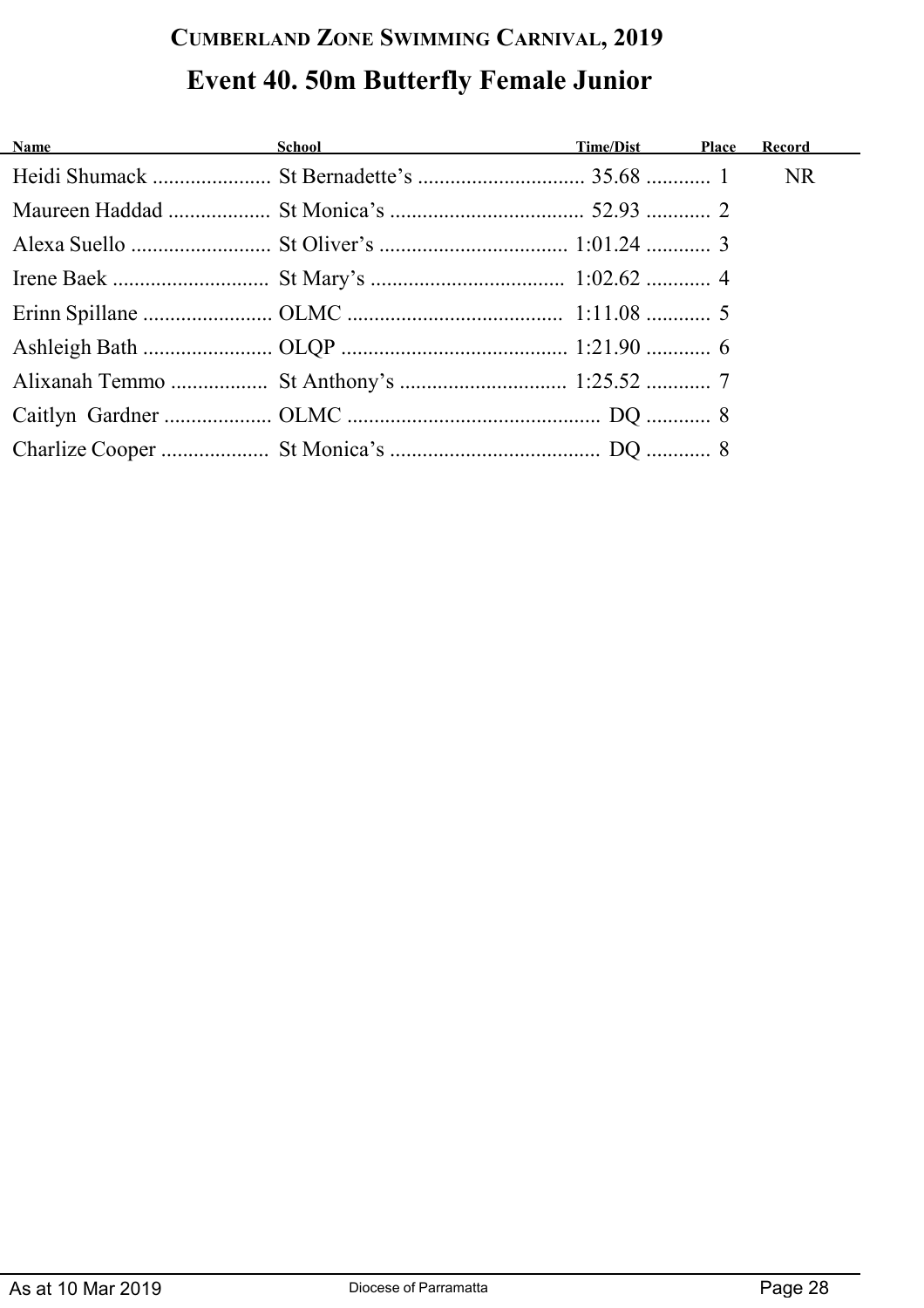## **CUMBERLAND ZONE SWIMMING CARNIVAL, 2019 Event 41. 50m Butterfly Male 11 Years**

| Name School School Time/Dist Place Record |  |  |
|-------------------------------------------|--|--|
|                                           |  |  |
|                                           |  |  |
|                                           |  |  |
|                                           |  |  |
|                                           |  |  |
|                                           |  |  |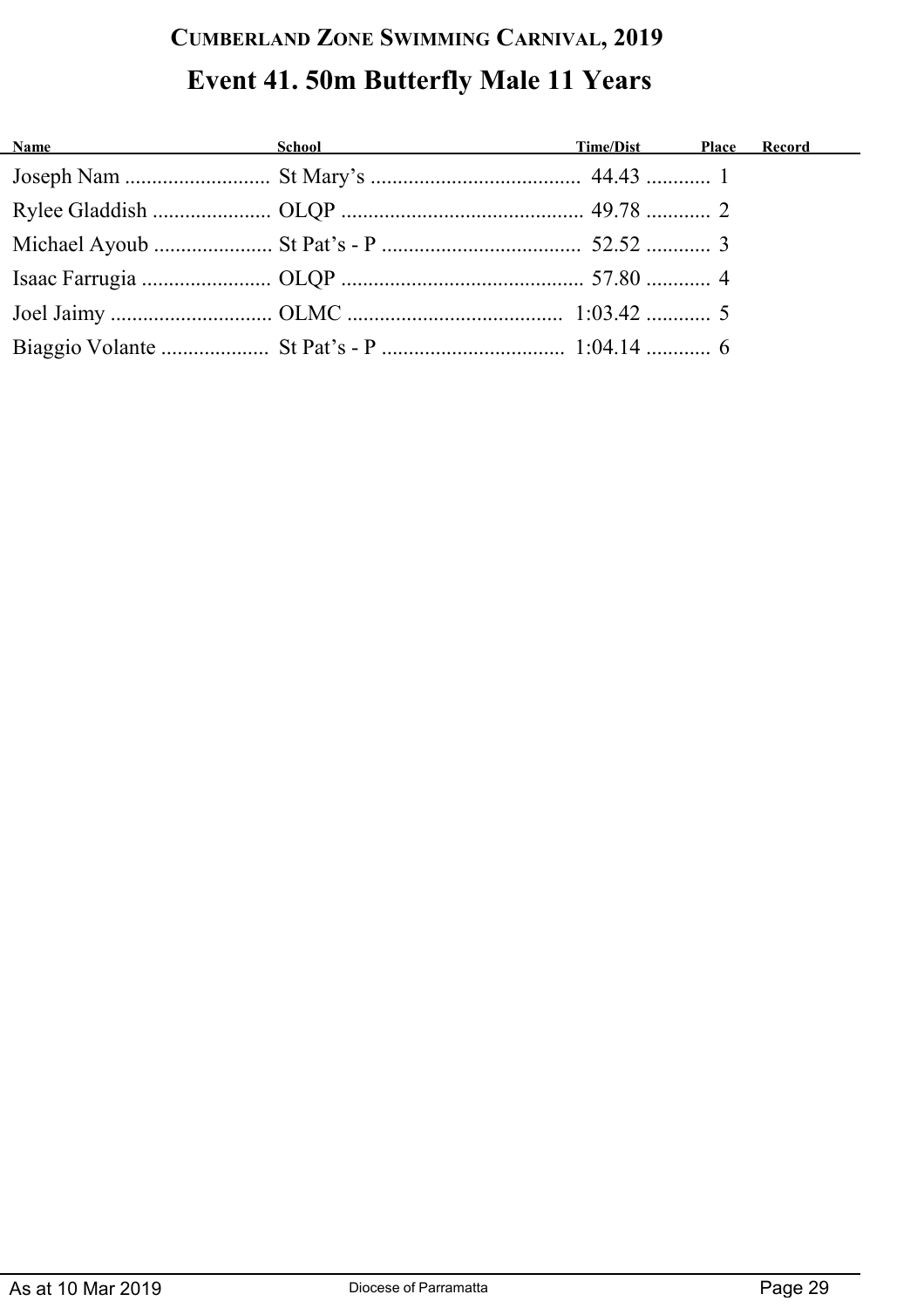## **CUMBERLAND ZONE SWIMMING CARNIVAL, 2019 Event 42. 50m Butterfly Female 11 Years**

| <b>Name</b><br><u> 1989 - Johann Harry Barn, mars ar breist fan de Fryske k</u> | School and the contract of the contract of the contract of the contract of the contract of the contract of the | Time/Dist | Place | <b>Record</b> |
|---------------------------------------------------------------------------------|----------------------------------------------------------------------------------------------------------------|-----------|-------|---------------|
|                                                                                 |                                                                                                                |           |       |               |
|                                                                                 |                                                                                                                |           |       |               |
|                                                                                 |                                                                                                                |           |       |               |
|                                                                                 |                                                                                                                |           |       |               |
|                                                                                 |                                                                                                                |           |       |               |
|                                                                                 |                                                                                                                |           |       |               |
|                                                                                 |                                                                                                                |           |       |               |
|                                                                                 |                                                                                                                |           |       |               |
|                                                                                 |                                                                                                                |           |       |               |
|                                                                                 |                                                                                                                |           |       |               |
|                                                                                 |                                                                                                                |           |       |               |
|                                                                                 |                                                                                                                |           |       |               |
|                                                                                 |                                                                                                                |           |       |               |
|                                                                                 |                                                                                                                |           |       |               |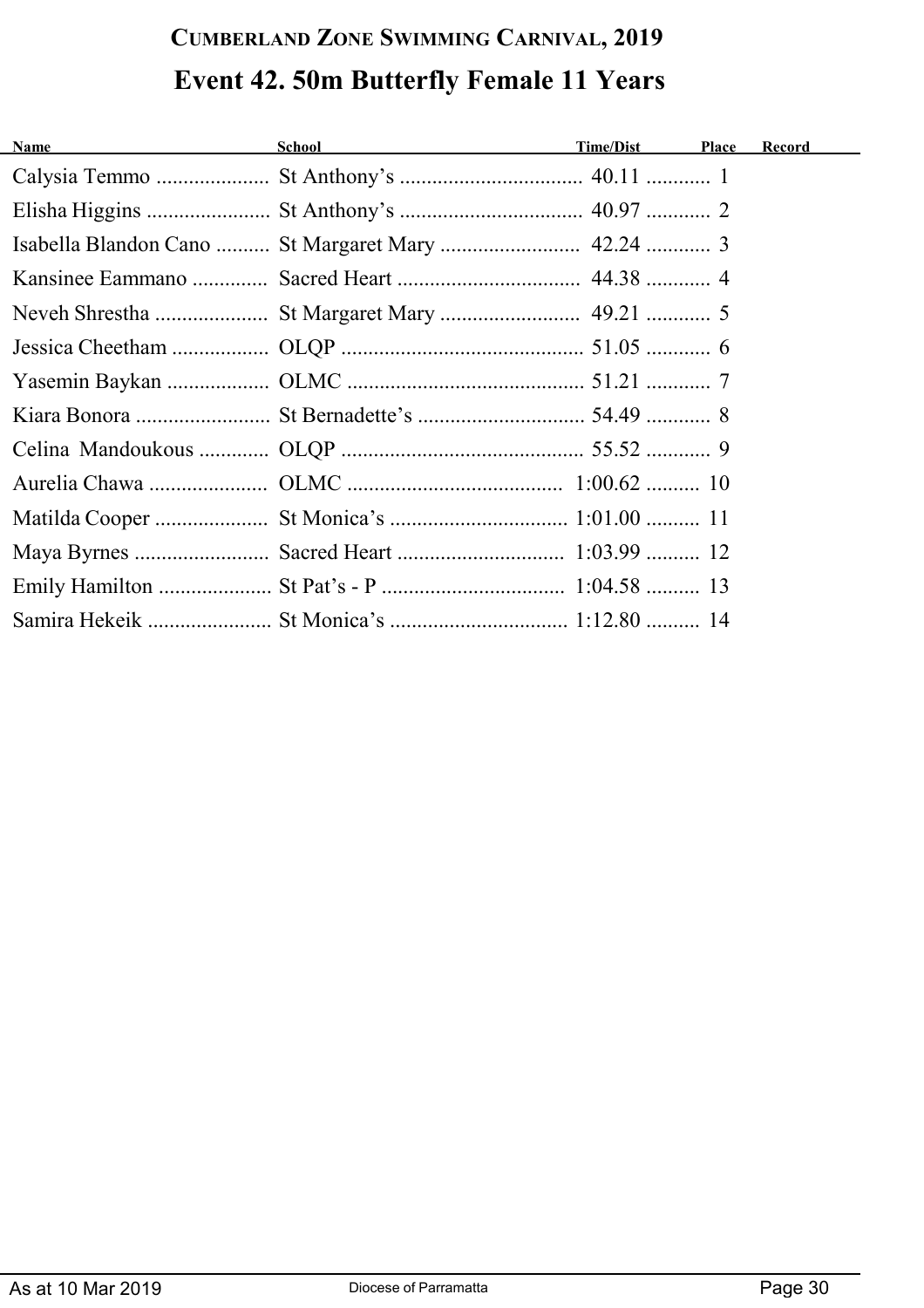## **CUMBERLAND ZONE SWIMMING CARNIVAL, 2019 Event 43. 50m Butterfly Male Senior**

| <b>Name</b><br><u> 1980 - Johann Barbara, martin a</u> | School Time/Dist | <b>Place</b> | <b>Record</b> |
|--------------------------------------------------------|------------------|--------------|---------------|
|                                                        |                  |              |               |
|                                                        |                  |              |               |
|                                                        |                  |              |               |
|                                                        |                  |              |               |
|                                                        |                  |              |               |
|                                                        |                  |              |               |
|                                                        |                  |              |               |
|                                                        |                  |              |               |
|                                                        |                  |              |               |
|                                                        |                  |              |               |
|                                                        |                  |              |               |
|                                                        |                  |              |               |
|                                                        |                  |              |               |
|                                                        |                  |              |               |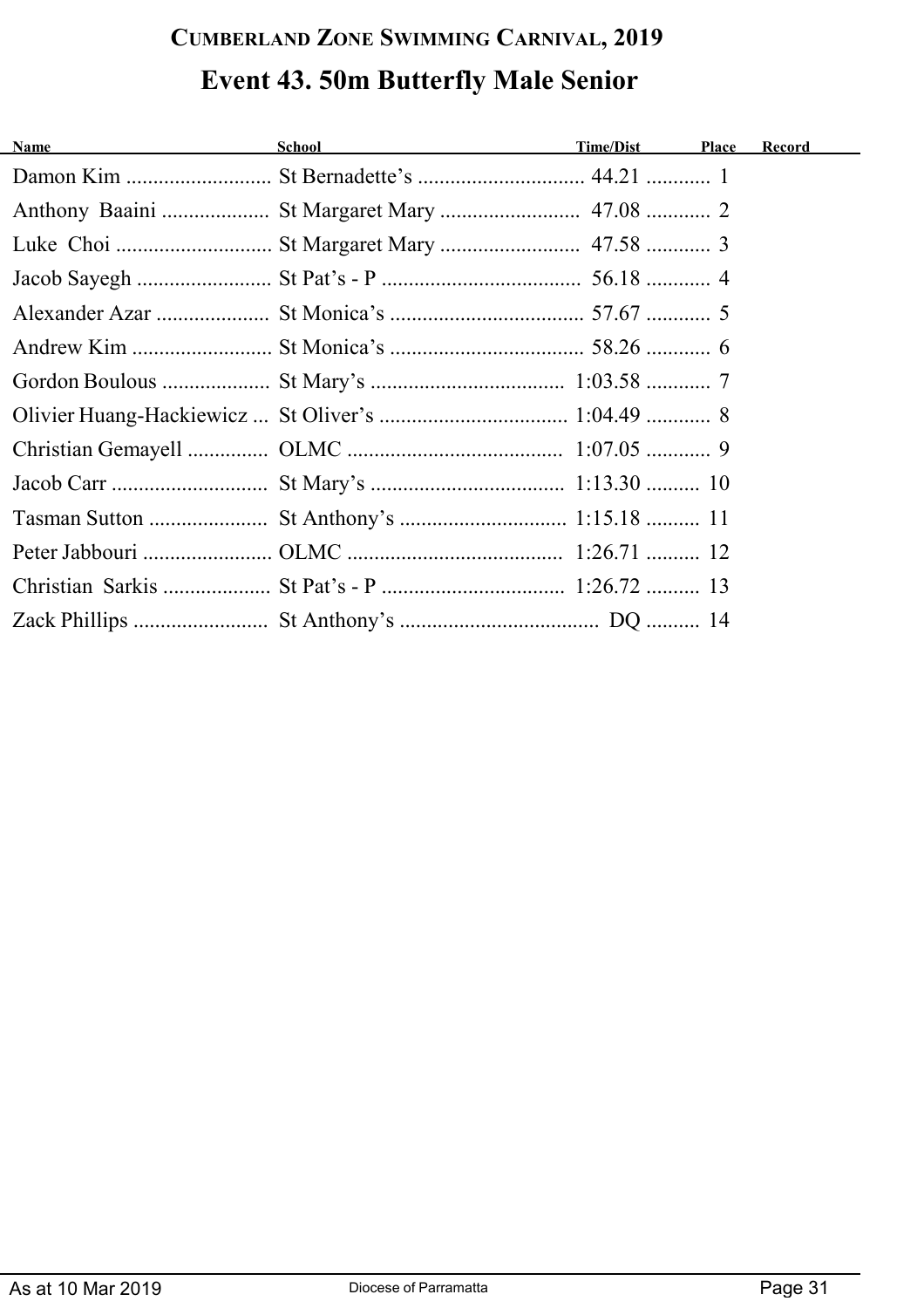# **CUMBERLAND ZONE SWIMMING CARNIVAL, 2019 Event 44. 50m Butterfly Female Senior**

| <b>Name</b><br><u> 1989 - Jan Barbara Barat, politik politik (</u> | School Time/Dist                           | Place | Record |
|--------------------------------------------------------------------|--------------------------------------------|-------|--------|
|                                                                    |                                            |       |        |
|                                                                    |                                            |       |        |
|                                                                    |                                            |       |        |
|                                                                    |                                            |       |        |
|                                                                    |                                            |       |        |
|                                                                    |                                            |       |        |
|                                                                    |                                            |       |        |
|                                                                    |                                            |       |        |
|                                                                    |                                            |       |        |
|                                                                    |                                            |       |        |
|                                                                    |                                            |       |        |
|                                                                    |                                            |       |        |
|                                                                    |                                            |       |        |
|                                                                    |                                            |       |        |
|                                                                    | Georgia Semaan  Mother Teresa  1:09.90  15 |       |        |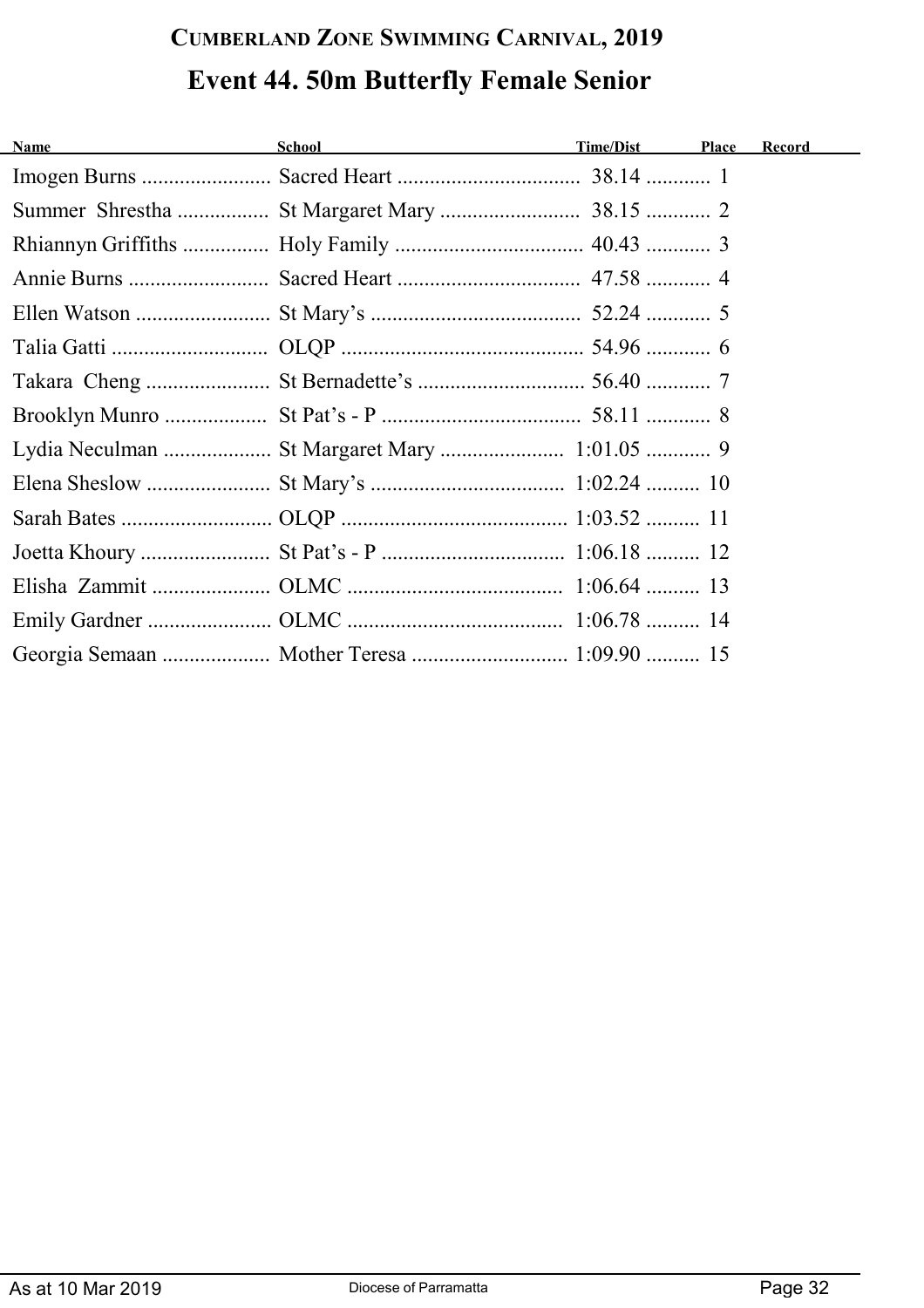### **CUMBERLAND ZONE SWIMMING CARNIVAL, 2019 Event 49. 200m IM Male Junior**

| <b>Name</b> School School <b>Time/Dist</b> Place Record |  |  |
|---------------------------------------------------------|--|--|
|                                                         |  |  |
|                                                         |  |  |
|                                                         |  |  |
|                                                         |  |  |
|                                                         |  |  |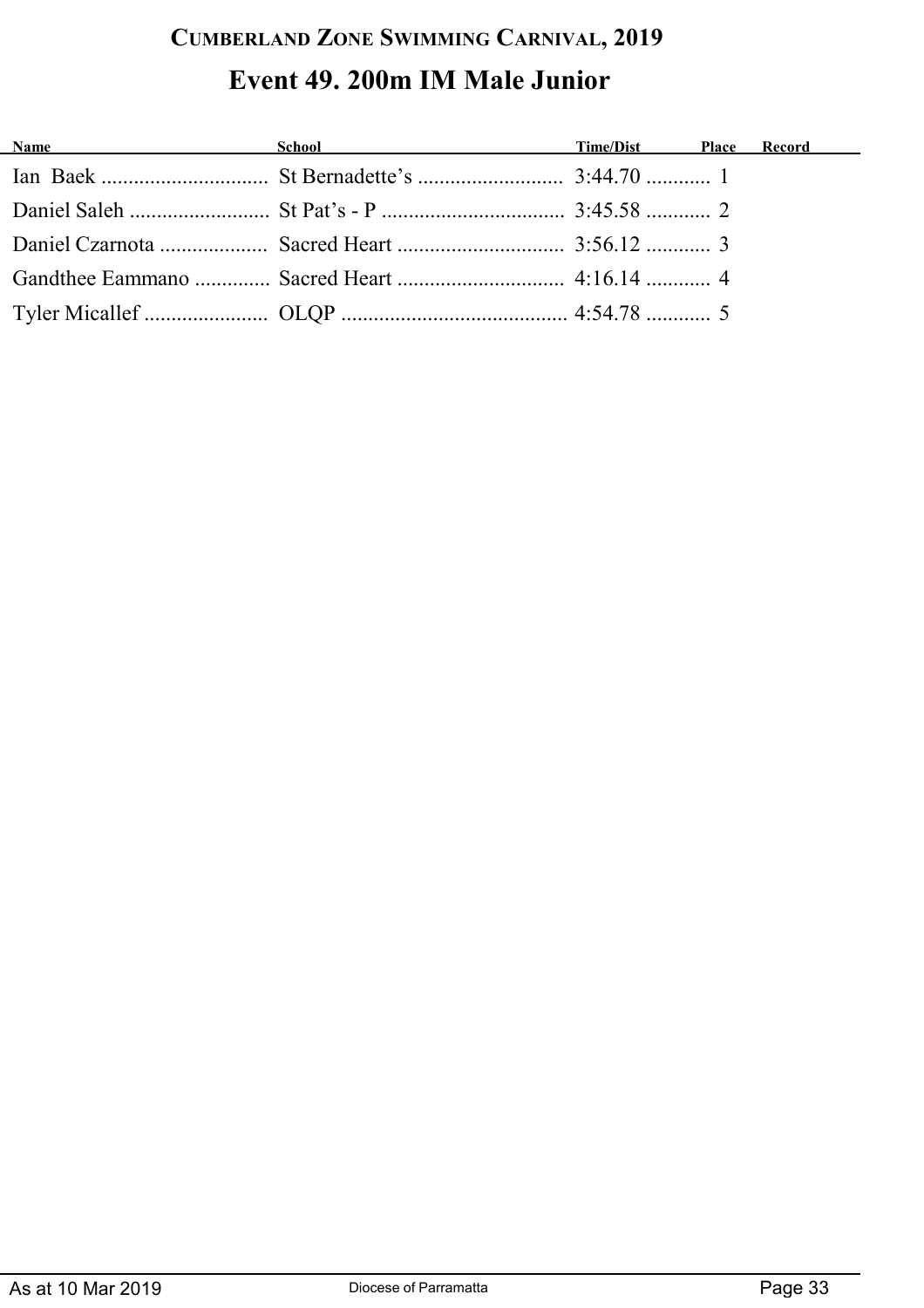## **CUMBERLAND ZONE SWIMMING CARNIVAL, 2019 Event 50. 200m IM Female Junior**

| <b>Name</b> | <b>School</b> | Time/Dist | <b>Place</b> | Record |
|-------------|---------------|-----------|--------------|--------|
|             |               |           |              |        |
|             |               |           |              |        |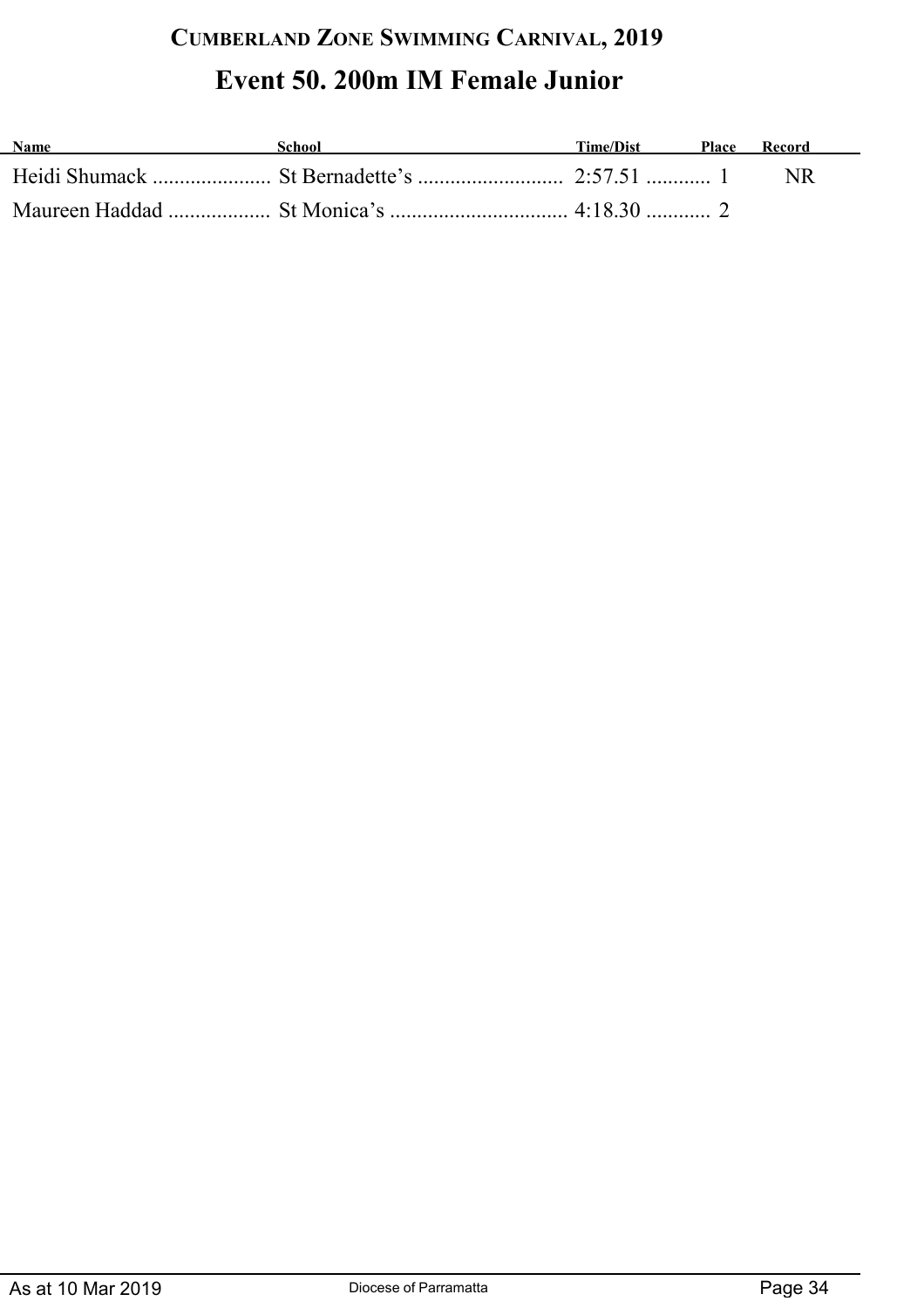## **CUMBERLAND ZONE SWIMMING CARNIVAL, 2019 Event 51. 200m IM Male Senior**

| <b>Name</b><br><u> 1980 - Johann Barbara, martxa alemaniar a</u> | School and the second second second second second second second second second second second second second second second second second second second second second second second second second second second second second seco | Time/Dist Place Record |  |
|------------------------------------------------------------------|--------------------------------------------------------------------------------------------------------------------------------------------------------------------------------------------------------------------------------|------------------------|--|
|                                                                  |                                                                                                                                                                                                                                |                        |  |
|                                                                  |                                                                                                                                                                                                                                |                        |  |
|                                                                  |                                                                                                                                                                                                                                |                        |  |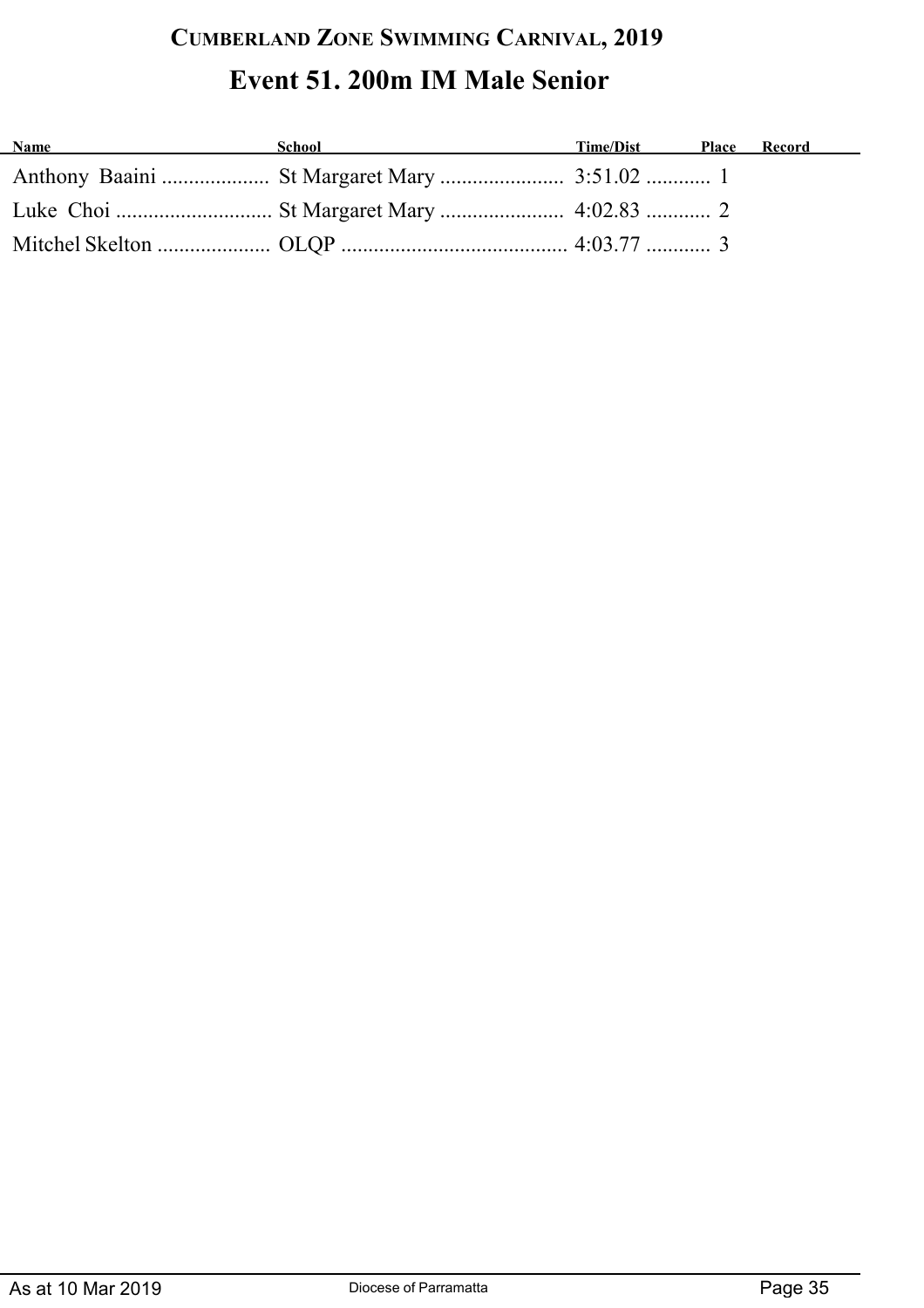## **CUMBERLAND ZONE SWIMMING CARNIVAL, 2019 Event 52. 200m IM Female Senior**

| <b>Name</b> School School <b>School Contained School Contained School Contained School Contained School Contained School Contained School Contained School Contained School Contained School Contained School C</b> |  |  |
|---------------------------------------------------------------------------------------------------------------------------------------------------------------------------------------------------------------------|--|--|
|                                                                                                                                                                                                                     |  |  |
|                                                                                                                                                                                                                     |  |  |
|                                                                                                                                                                                                                     |  |  |
|                                                                                                                                                                                                                     |  |  |
|                                                                                                                                                                                                                     |  |  |
|                                                                                                                                                                                                                     |  |  |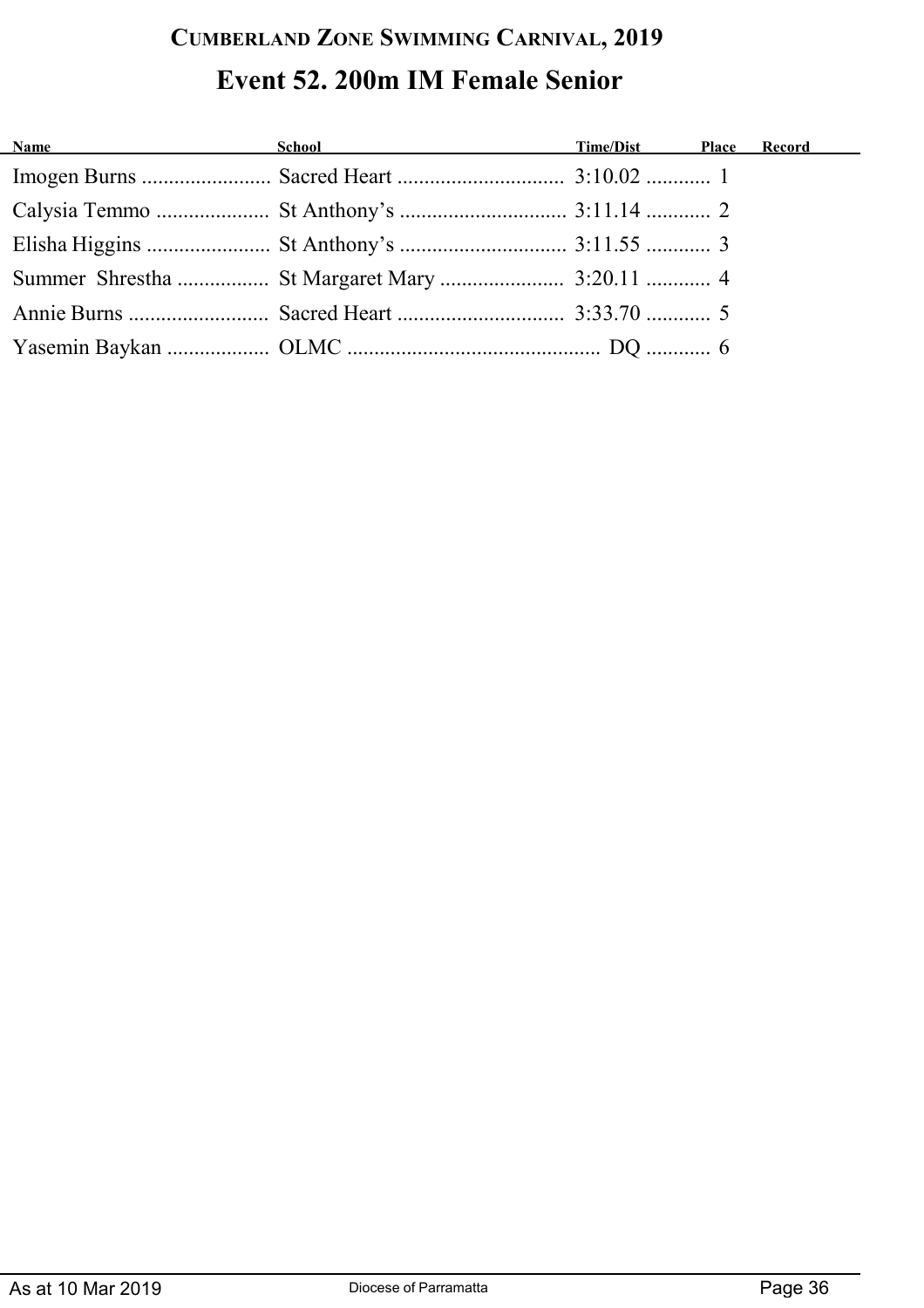## **CUMBERLAND ZONE SWIMMING CARNIVAL, 2019 Event 53. 4x50m Relay Male Junior**

| Name and the same state of the same state of the same state of the same state of the same state of the same state of the same state of the same state of the same state of the same state of the same state of the same state | <b>School Contract Contract Contract Contract Contract Contract Contract Contract Contract Contract Contract Contract Contract Contract Contract Contract Contract Contract Contract Contract Contract Contract Contract Contrac</b> |  |  |
|-------------------------------------------------------------------------------------------------------------------------------------------------------------------------------------------------------------------------------|--------------------------------------------------------------------------------------------------------------------------------------------------------------------------------------------------------------------------------------|--|--|
|                                                                                                                                                                                                                               |                                                                                                                                                                                                                                      |  |  |
|                                                                                                                                                                                                                               |                                                                                                                                                                                                                                      |  |  |
|                                                                                                                                                                                                                               |                                                                                                                                                                                                                                      |  |  |
|                                                                                                                                                                                                                               |                                                                                                                                                                                                                                      |  |  |
|                                                                                                                                                                                                                               |                                                                                                                                                                                                                                      |  |  |
|                                                                                                                                                                                                                               |                                                                                                                                                                                                                                      |  |  |
|                                                                                                                                                                                                                               |                                                                                                                                                                                                                                      |  |  |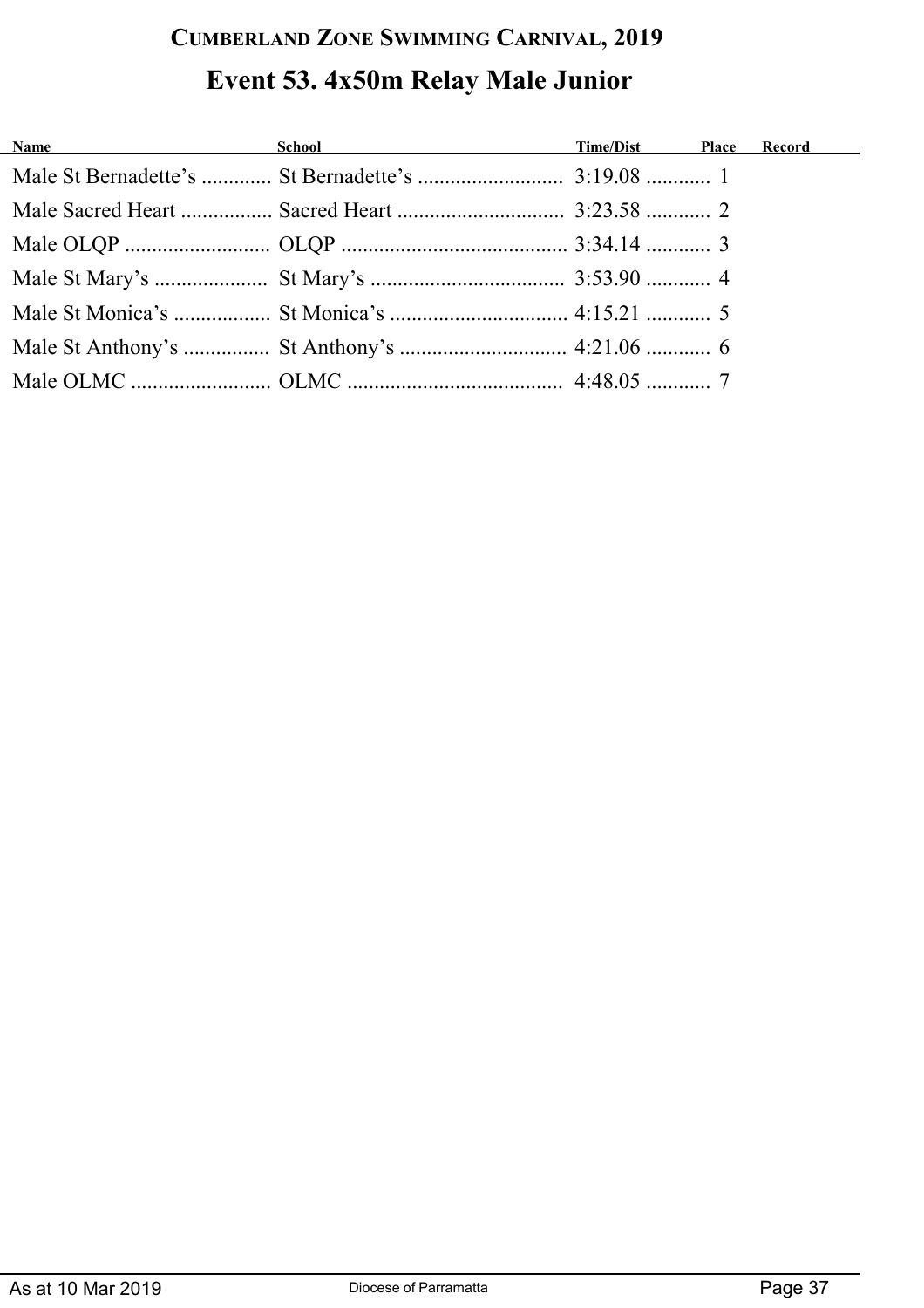## **CUMBERLAND ZONE SWIMMING CARNIVAL, 2019 Event 54. 4x50m Relay Female Junior**

| <b>Name</b> School School <b>Time/Dist</b> Place |  | <b>Record</b> |
|--------------------------------------------------|--|---------------|
|                                                  |  |               |
|                                                  |  |               |
|                                                  |  |               |
|                                                  |  |               |
|                                                  |  |               |
|                                                  |  |               |
|                                                  |  |               |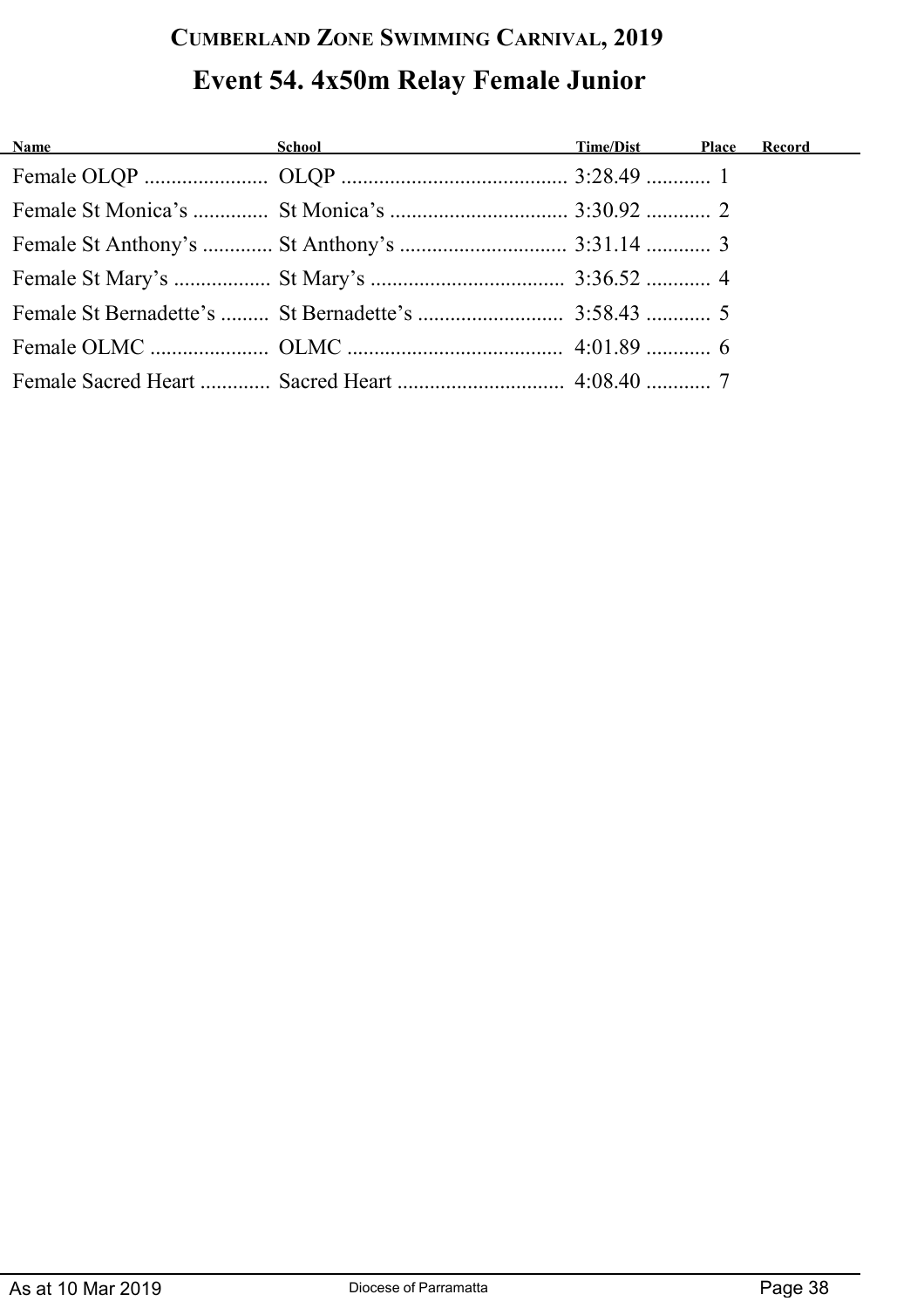## **CUMBERLAND ZONE SWIMMING CARNIVAL, 2019 Event 55. 4x50m Relay Male Senior**

| Name School School Time/Dist Place Record |  |  |
|-------------------------------------------|--|--|
|                                           |  |  |
|                                           |  |  |
|                                           |  |  |
|                                           |  |  |
|                                           |  |  |
|                                           |  |  |
|                                           |  |  |